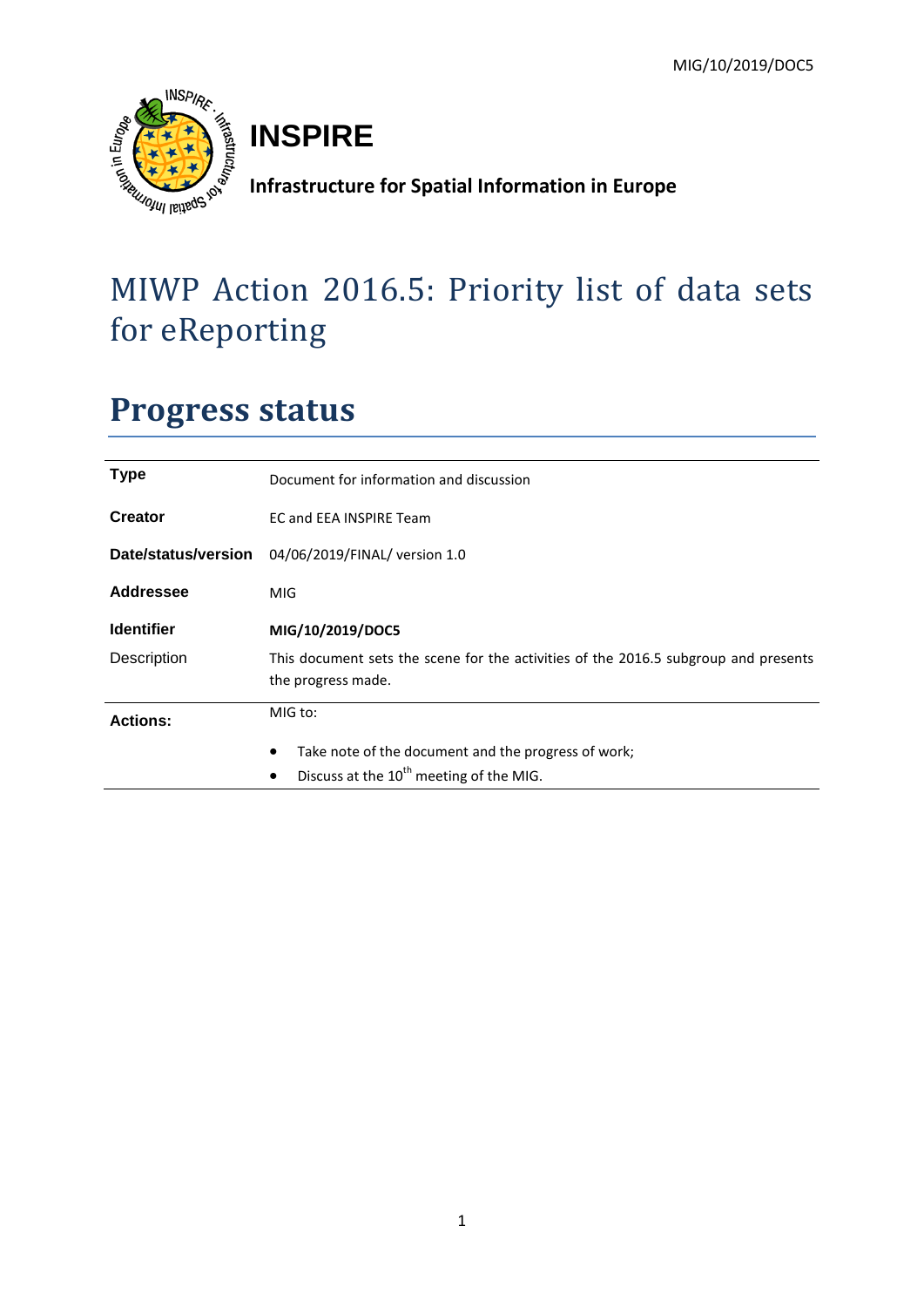## **Contents**

| 1. |      |    |                                                                              |
|----|------|----|------------------------------------------------------------------------------|
| 2. |      |    |                                                                              |
| 3. |      |    | Availability of the data sets for eReporting through the INSPIRE Geoportal 5 |
|    | 3.1. |    |                                                                              |
|    | 3.2. |    |                                                                              |
|    | 3.3. |    |                                                                              |
|    | 3.4. |    | Example: Priority data sets related to the Habitats and Birds Directives  8  |
| 4. |      |    |                                                                              |
|    | 4.1. |    |                                                                              |
|    | 4.2. |    |                                                                              |
|    | 4.3. |    |                                                                              |
|    | 4.4. |    |                                                                              |
| 5. |      |    |                                                                              |
|    |      |    |                                                                              |
|    |      |    |                                                                              |
|    | 1.   |    |                                                                              |
|    | 2.   |    |                                                                              |
|    | 3.   |    |                                                                              |
|    | 4.   |    |                                                                              |
|    |      | 1) |                                                                              |
|    |      | 2) |                                                                              |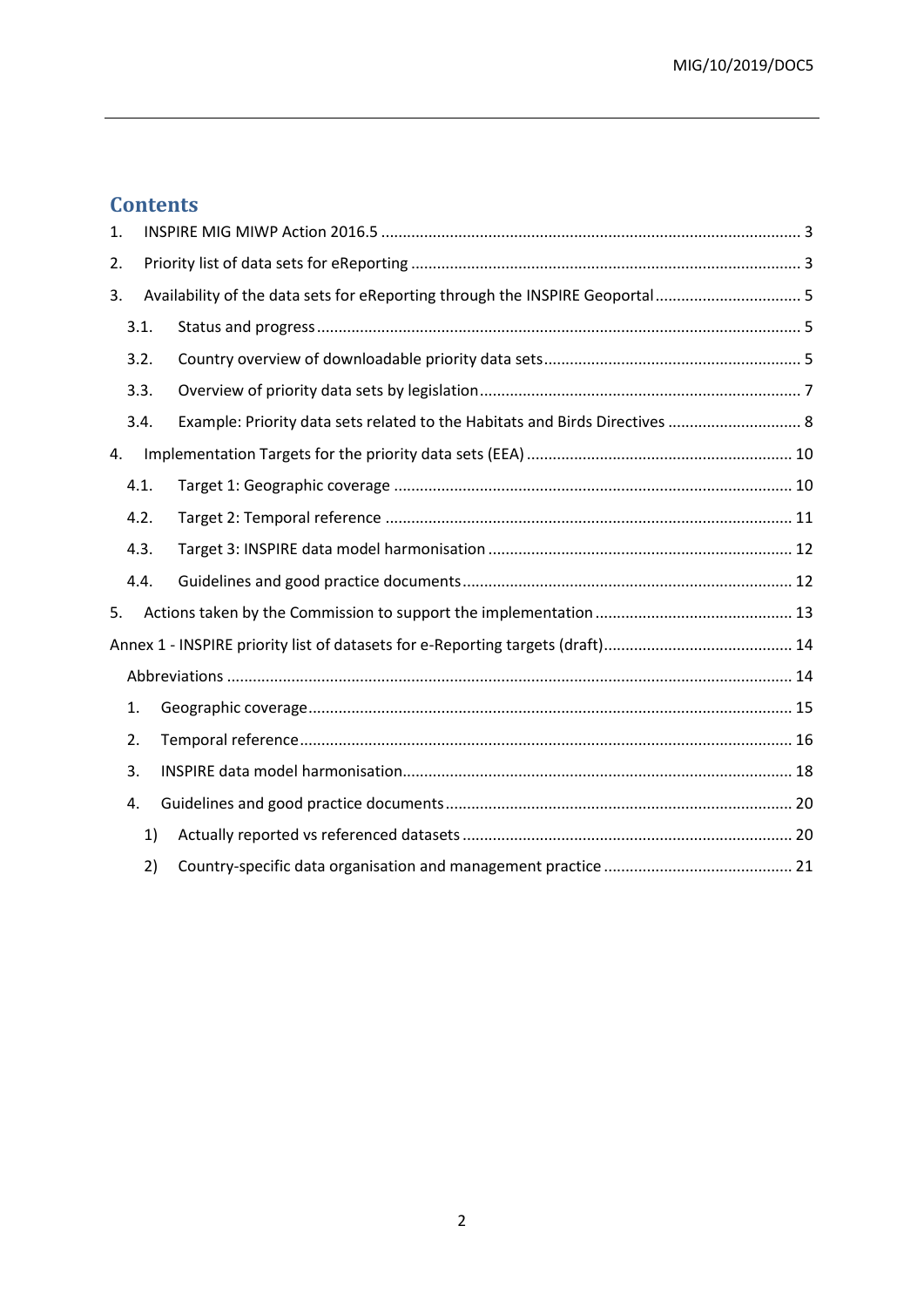## <span id="page-2-0"></span>**1. INSPIRE MIG MIWP Action 2016.5**

The scope of this action under "Working area 2: End user applications" of the Maintenance and Implementation Work Programme 2017-2020 is to further develop a list of data sets related to environmental reporting and support Member States with making these data sets accessible through the European Spatial Data Infrastructure. The list also reflects the data gaps identified during the evaluation of the state-of-implementation and the fitness of the Directive for its intended purpose (a so-called REFIT evaluation).

The 5th meeting of the MIG in December 2016 has endorsed a mandate for this action further detailing the scope, tasks, expected outcomes and timeline. A subgroup was set up under the MIG to execute the tasks and the further maintenance of the list in collaboration with experts from the environmental thematic and reporting communities.

The action 2016.5<sup>1</sup> has following main tasks:

- Task 1: Manage and update the priority list
- Task 2: Make data available as is
- Task 3: Common and interoperable European data models
- Task 4: Monitoring the availability of pan-European data sets

The Work programme 2019-2020 is focused on:

- Make all data on the priority list of data sets for e-reporting available as-is: identify data sets, document metadata, make metadata and data available on the EU geoportal by providing network services
- Development of common and interoperable European data models for reporting obligations/data flows in collaboration with the thematic and reporting communities.
- Monitoring the availability of pan-European data sets.

### <span id="page-2-1"></span>**2. Priority list of data sets for eReporting**

The priority list of data sets for eReporting has been finalised as version 2.0. The priority list covers seven environmental domains, 22 EU environmental legal acts, 47 reporting obligations and identifies 87 different spatial data sets.

The priority list together with the correlated INSPIRE Priority data sets code list<sup>2</sup> are used to properly identify and describe the existing spatial data sets (provided "as is") that are available through the INSPIRE Geoportal. Such data sets are required to be tagged in

**.** 

<sup>1</sup> [https://webgate.ec.europa.eu/fpfis/wikis/display/InspireMIG/Action+2016.5%3A+Priority+list+of+data](https://webgate.ec.europa.eu/fpfis/wikis/display/InspireMIG/Action+2016.5%3A+Priority+list+of+datasets+for+e-Reporting)  [sets+for+e-Reporting](https://webgate.ec.europa.eu/fpfis/wikis/display/InspireMIG/Action+2016.5%3A+Priority+list+of+datasets+for+e-Reporting)

<sup>2</sup> <http://inspire.ec.europa.eu/metadata-codelist/PriorityDataset>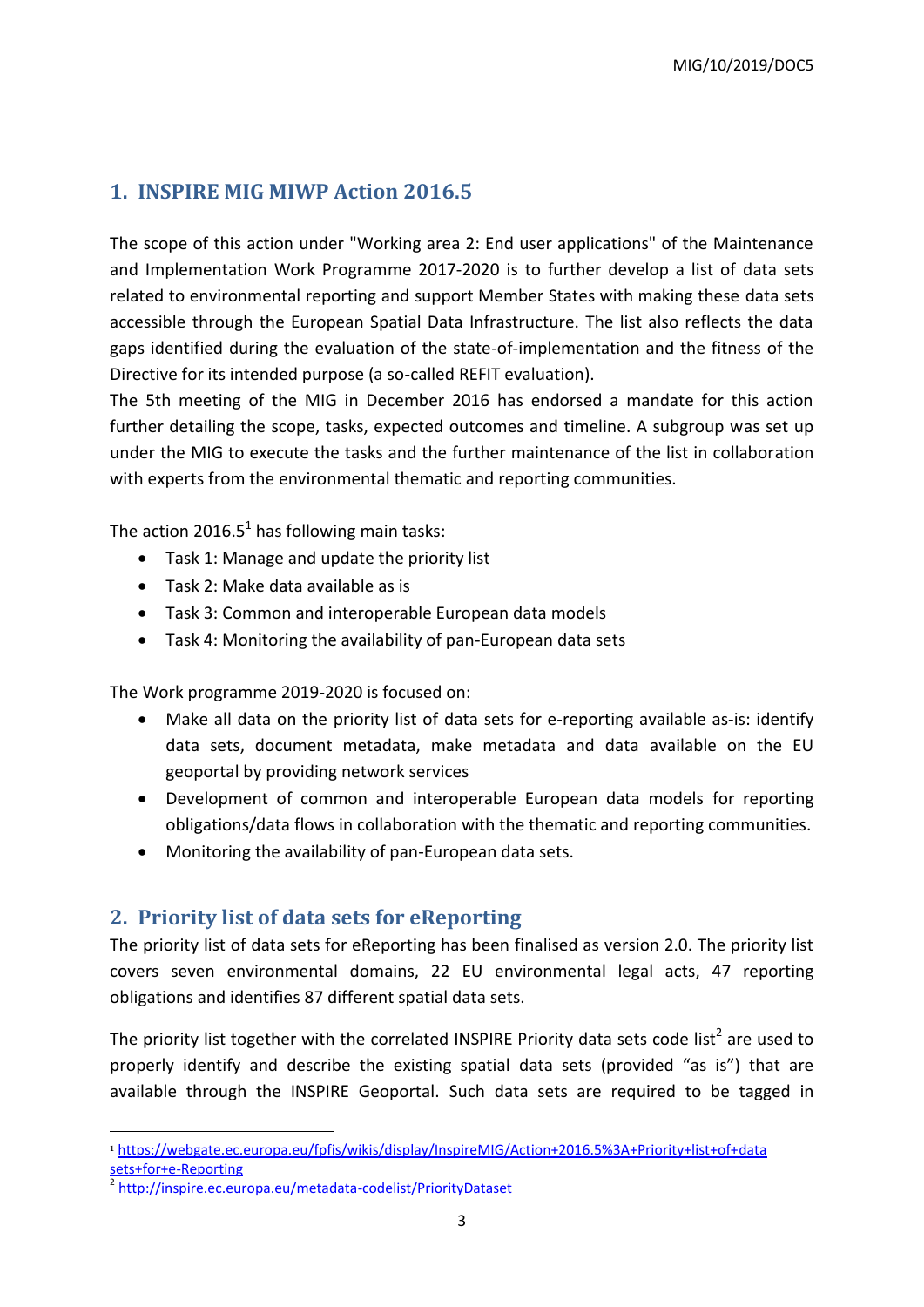metadata with the dedicated keywords available in the INSPIRE Registry. Further guidance is available from the priority dataset WIKI<sup>3</sup>.

On the request of the MIG an update of a more detailed version of the list that includes a mapping of spatial reporting data to INSPIRE themes and application schemas has been prepared and will be made available on the WIKI.

a<br>3 <https://ies-svn.jrc.ec.europa.eu/projects/2016-5/wiki/>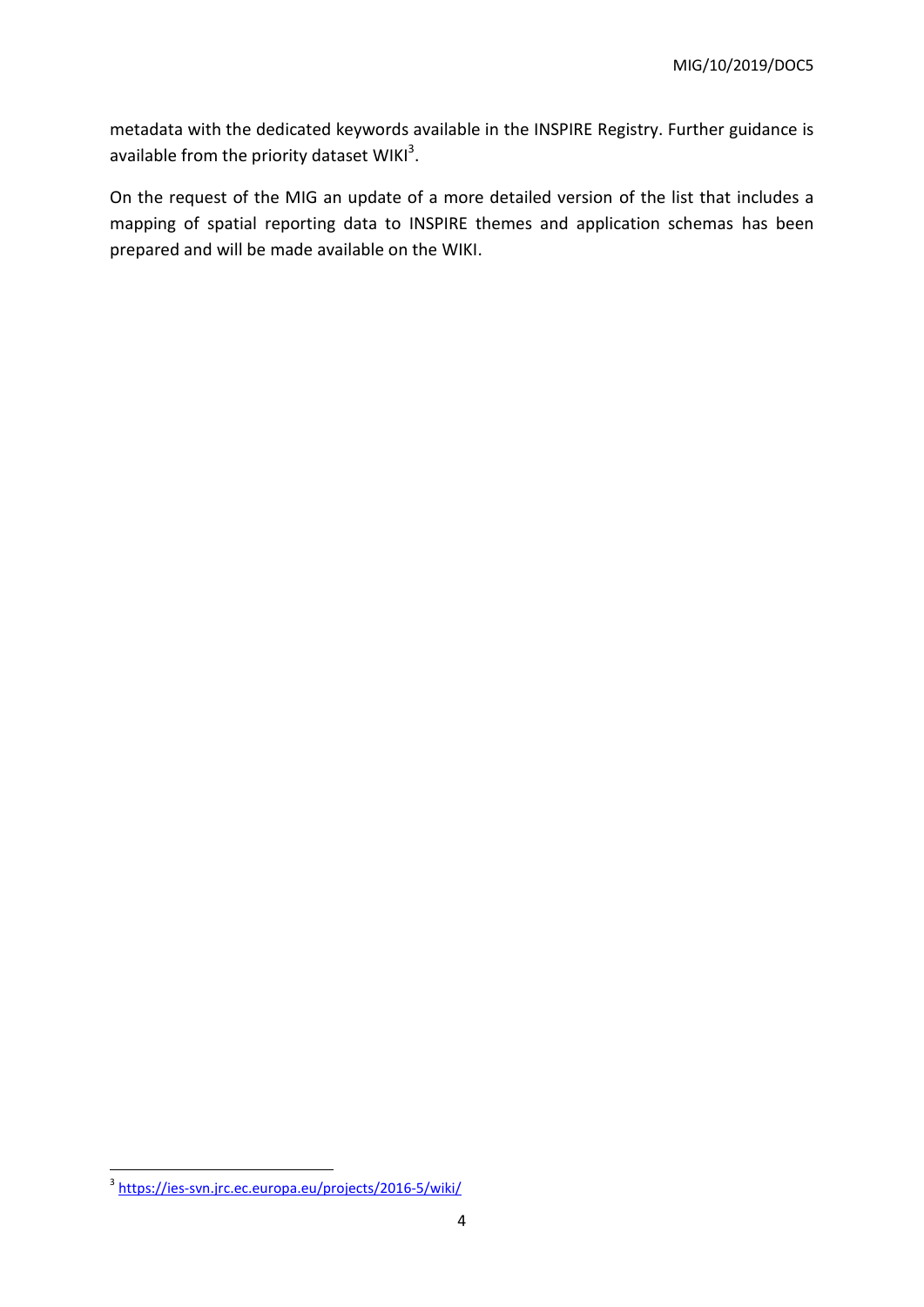## <span id="page-4-0"></span>**3. Availability of the data sets for eReporting through the INSPIRE Geoportal**

The overviews of downloadable spatial data sets that have been identified as data sets for eReporting are available from the INSPIRE Geoportal Priority Data sets Viewer by:

- **Countries**
- Environmental domains or
- Environmental legislation.

In addition to this pre-selection functionalities, the INSPIRE Geoportal includes the possibility to search in the Resource Browser on all metadata available through the discovery services.

#### <span id="page-4-1"></span>**3.1. Status and progress**

The list of data sets that are a priority under environmental legislation was communicated to Member States by two letters and was also made available on the WIKI. The first letter was sent to all Member States on 21 December 2017 (ARES(2017)6316317) requesting them to allow access and download of priority data sets by 15 May 2018. The second letter was sent to all Member States on 25 July 2018 (Ares(2018)3946754) requesting them to inform the Commission of their priority data sets and where these data sets are accessible (i.e. a link to the respective view and download services) by 15 October 2018. The Commission based its assessment of the fulfilment of the requirements of data accessibility by using the INSPIRE Dashboard and the INSPIRE EU-geoportal (established under Article 15(2) of the INSPIRE Directive). Those tools ensure a precise and clear overview of the status of implementation on the main obligations under the Directive and related Regulations by each Member State. The available information on INSPIRE EU-geoportal showed that in begin of 2019 many Member States where still lagging behind with the implementation of the priority list of data sets and that some Member States showed no progress at all. Therefore, the Commission decided to issue letters of formal notice for those Member States that have shown no progress at all, in which it takes the view that the concerned Member States have failed to implement several provisions of the INSPIRE Directive and of the Metadata and Network Services Regulations in relation to the priority list of data sets for eReporting.

### <span id="page-4-2"></span>**3.2. Country overview of downloadable priority data sets**

Comparing the available downloadable priority datasets through the INSPIRE Geoportal between November 2018 and May 2019 shows a stable amount of metadata and a light increase in download services. This changes the trend comparing November to June 2018 figures, a period in which download services had slightly dropped. Since November 2018, four Member States have started to provide metadata; three of them also download services.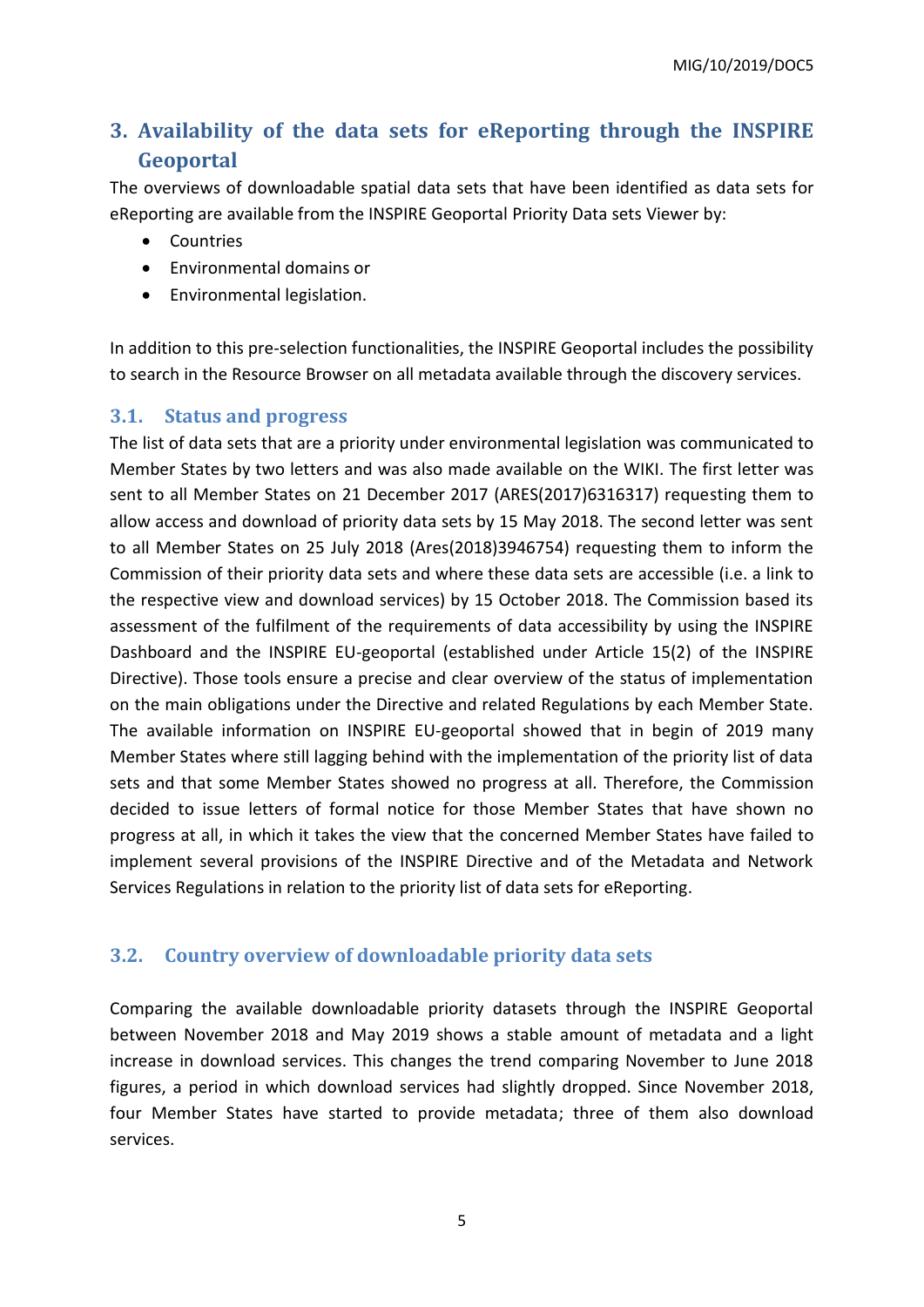The detailed overview shows that two groups of countries are still lagging behind.

The group that not succeeded to provide neither metadata nor download services has become smaller and consists now of two EU countries (Lithuania and United Kingdom) and wo EFTA countries (Liechtenstein and Switzerland).

A second group has either not provided download services or the download services do not have a proper service–data linking and thus are not discoverable in the EU Geoportal: Bulgaria, France, Hungary, Ireland and Italy.

|                 | 27/05/2019              |                             | <b>Trends since</b><br>12/11/2018* | 12/11/2018       |                             |
|-----------------|-------------------------|-----------------------------|------------------------------------|------------------|-----------------------------|
| Country         | Metadata                | <b>Download</b><br>services | <b>Download</b><br>services        | Metadata         | <b>Download</b><br>services |
| Austria         | 74                      | 62                          | ↓                                  | 76               | 66                          |
| Belgium         | 113                     | 42                          | 个                                  | 104              | 33                          |
| <b>Bulgaria</b> | 146                     | $\overline{0}$              |                                    | $\overline{0}$   | $\overline{0}$              |
| Croatia         | 15                      | $\mathbf{1}$                |                                    | 6                | $\mathbf 0$                 |
| Cyprus          | 5                       | 5                           |                                    | 5                | 5                           |
| Czech Republic  | 38                      | 10                          | 个                                  | 39               | $\overline{4}$              |
| Denmark         | 49                      | $\overline{7}$              | 个                                  | 38               | $\mathbf{1}$                |
| Estonia         | 21                      | $\overline{2}$              |                                    | 21               | $\mathbf{1}$                |
| Finland         | 20                      | 19                          | 个                                  | 19               | $\overline{7}$              |
| France          | 117                     | $\overline{0}$              |                                    | 105              | $\mathbf 0$                 |
| Germany         | 64                      | 27                          | ↓                                  | 65               | 40                          |
| Greece          | 54                      | $\overline{2}$              | 个                                  | $\mathbf 0$      | $\mathbf 0$                 |
| Hungary         | 13                      | $\overline{0}$              |                                    | 12               | $\overline{0}$              |
| Iceland         | $\overline{2}$          | $\overline{2}$              |                                    | $\overline{2}$   | $\overline{2}$              |
| Ireland         | 9                       | $\overline{0}$              | -                                  | 9                | $\overline{0}$              |
| Italy           | 17                      | $\overline{0}$              |                                    | 12               | $\overline{0}$              |
| Latvia          | 20                      | $\mathbf{1}$                |                                    | $\overline{0}$   | $\overline{0}$              |
| Liechtenstein   | $\mathbf 0$             | $\mathbf 0$                 |                                    | $\overline{0}$   | $\overline{0}$              |
| Lithuania       | $\overline{0}$          | $\overline{0}$              | —                                  | $\overline{0}$   | $\mathbf 0$                 |
| Luxembourg      | 61                      | 59                          | ÷                                  | 67               | 58                          |
| Malta           | 54                      | 52                          |                                    | 54               | 50                          |
| Netherlands     | 51                      | 29                          | 个                                  | 41               | 12                          |
| Norway          | 16                      | $\mathbf{1}$                | $\overline{\phantom{0}}$           | $\boldsymbol{9}$ | $\mathbf{1}$                |
| Poland          | 5                       | $\overline{2}$              | —                                  | $\overline{0}$   | $\mathbf 0$                 |
| Portugal        | 125                     | 27                          | 个                                  | 223              | 21                          |
| Romania         | 21                      | 10                          |                                    | 21               | 9                           |
| Slovakia        | 34                      | 9                           | 个                                  | 12               | $\overline{2}$              |
| Slovenia        | $\overline{\mathbf{4}}$ | $\mathbf{1}$                |                                    | $\overline{4}$   | $\mathbf{1}$                |
| Spain           | 81                      | 80                          |                                    | 81               | 79                          |
| Sweden          | 33                      | 8                           | 个                                  | 24               | $\boldsymbol{0}$            |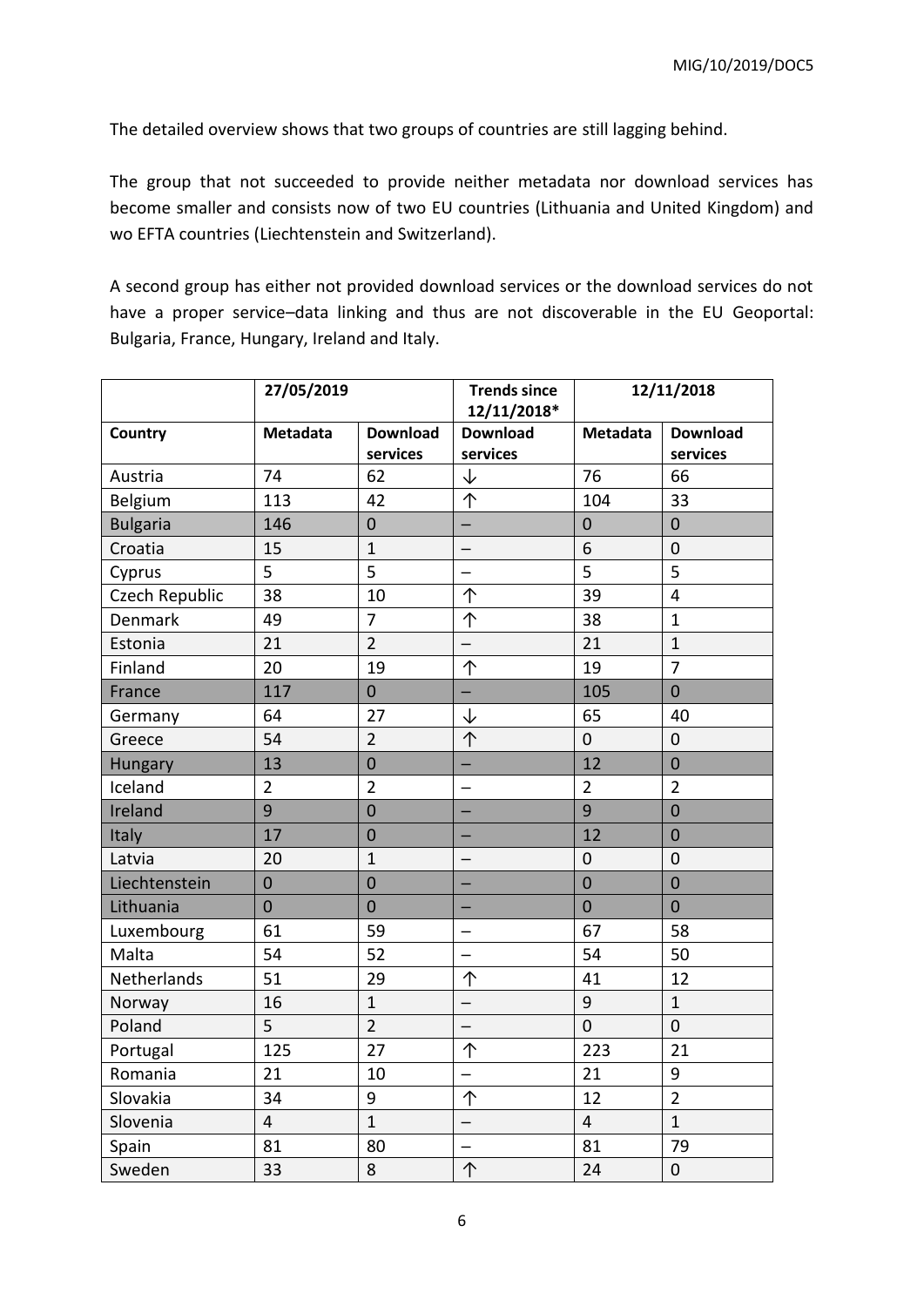|                       | 27/05/2019 |                             | <b>Trends since</b><br>12/11/2018* |          | 12/11/2018                  |  |
|-----------------------|------------|-----------------------------|------------------------------------|----------|-----------------------------|--|
| Country               | Metadata   | <b>Download</b><br>services | <b>Download</b><br>services        | Metadata | <b>Download</b><br>services |  |
| Switzerland           |            |                             |                                    |          | 0                           |  |
| <b>United Kingdom</b> | 0          |                             |                                    |          | O                           |  |
| <b>Total</b>          | 1043       | 434                         |                                    | 1049     | 392                         |  |

Metadata – number of metadata

Download services – number of download services with proper service-data linking

\*trend: ↑ increasing ─ stable (difference up to 2) ↓ decreasing – *Please note: The trend may be due to internal re-organisation of datasets or services*

*Figure 1: Progress in metadata and download service delivery*

## <span id="page-6-0"></span>**3.3. Overview of priority data sets by legislation**

The overview of provided metadata for the priority datasets according to the EU environmental legislation shows that only for the latest Regulation 2017/852/EU (Mercury Regulation) download services for the datasets are not yet available.

| Legislation           | #Metadata<br>27.5.2019 | #Metadata<br>12.11.2018 | #Download<br>services<br>27.5.2019 | #Download<br>services<br>12.11.2018 | Key<br>directive<br>popular<br>name                      |
|-----------------------|------------------------|-------------------------|------------------------------------|-------------------------------------|----------------------------------------------------------|
| directive 1999/31/ec  | 5                      | $\overline{2}$          | $\mathbf{1}$                       | $\mathbf{1}$                        |                                                          |
| directive 2000/60/ec  | 359                    | 311                     | 128                                | 106                                 | Water<br>Framework<br><b>Directive</b>                   |
| directive 2002/49/ec  | 250                    | 145                     | 89                                 | 82                                  | <b>Noise</b><br><b>Directive</b>                         |
| directive 2006/21/ec  | $\overline{2}$         | $\mathbf{1}$            | 0                                  | $\Omega$                            |                                                          |
| directive 2006/7/ec   | 20                     | 12                      | 10                                 | 7                                   |                                                          |
| directive 2007/60/ec  | 208                    | 173                     | 71                                 | 63                                  | <b>Floods</b><br><b>Directive</b>                        |
| directive 2008/50/ec  | 76                     | 64                      | 19                                 | 13                                  | <b>Ambient</b><br><b>Air Quality</b><br><b>Directive</b> |
| directive 2008/56/ec  | 24                     | 21                      | 13                                 | 11                                  |                                                          |
| directive 2009/147/ec | 58                     | 64                      | 38                                 | 29                                  | <b>Birds</b><br><b>Directive</b>                         |
| directive 2010/75/eu  | 15                     | 13                      | $\overline{2}$                     | 4                                   |                                                          |
| directive 2012/18/eu  | 12                     | 8                       | 4                                  | $\overline{2}$                      |                                                          |
| directive 86/278/eec  | 5                      | $\mathbf{1}$            | 0                                  | $\mathbf 0$                         |                                                          |
| directive 91/271/eec  | 67                     | 43                      | 18                                 | 17                                  | Urban                                                    |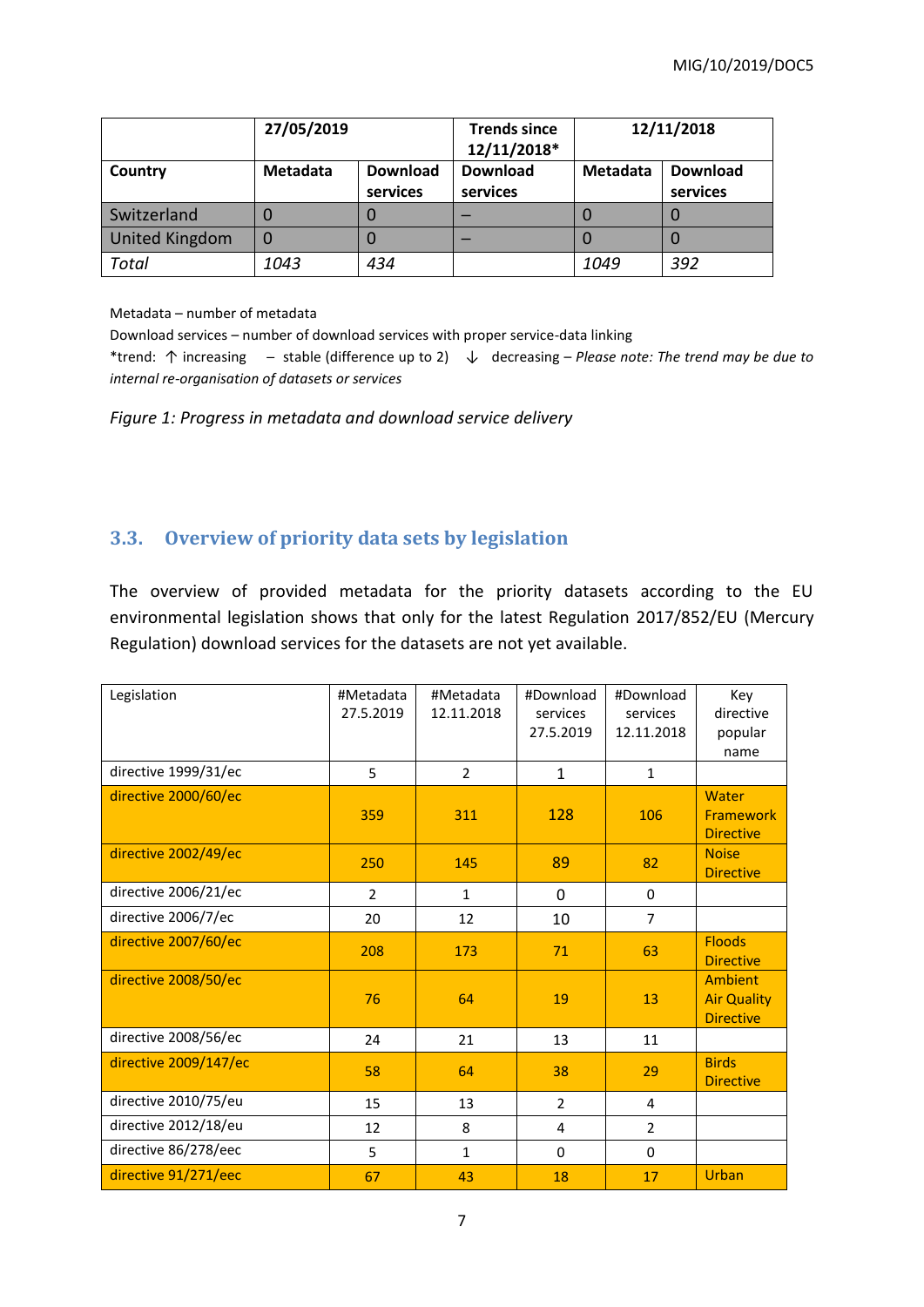| Legislation               | #Metadata<br>27.5.2019 | #Metadata<br>12.11.2018 | #Download<br>services | #Download<br>services | Key<br>directive                                                                 |
|---------------------------|------------------------|-------------------------|-----------------------|-----------------------|----------------------------------------------------------------------------------|
|                           |                        |                         | 27.5.2019             | 12.11.2018            | popular<br>name                                                                  |
|                           |                        |                         |                       |                       | Waste<br>Water<br><b>Treatment</b><br><b>Directive</b>                           |
| directive 91/676/eec      | 29                     | 26                      | 13                    | 12                    |                                                                                  |
| directive 92/43/eec       | 102                    | 99                      | 60                    | 49                    | <b>Habitats</b><br><b>Directive</b>                                              |
| directive 98/83/ec        | 11                     | 6                       | 3                     | $\overline{2}$        |                                                                                  |
| EEA annual work programme | 61                     | 98                      | 25                    | 16                    | Largely<br><b>Nationally</b><br><b>Designated</b><br><b>Areas</b><br><b>CDDA</b> |
| national legislation      | 15                     | 12                      | $\overline{7}$        | 5                     |                                                                                  |
| recommendation 2014/70/EU | 4                      | 3                       | $\mathbf{1}$          | $\mathbf{1}$          |                                                                                  |
| regulation (EC) 166/2006  | 21                     | 20                      | 6                     | $\overline{7}$        |                                                                                  |
| regulation (EU) 1143/2014 | $\overline{7}$         | 6                       | $\mathbf{1}$          | $\mathbf{1}$          |                                                                                  |
| regulation (EU) 2017/852  | $\overline{2}$         | 0                       | 0                     | $\mathbf 0$           |                                                                                  |

#### *Figure 2: Metadata and download services per Member State and by legislation*

The majority of the data is provided based on the legislation on nature and biodiversity, water, air and noise. There is an overall increase on metadata and a moderate increase on download services.

## <span id="page-7-0"></span>**3.4. Example: Priority data sets related to the Habitats and Birds Directives**

The MIG had agreed to focus the initial provision of (as-is) data on nature and biodiversity related reporting – in particular data that is needed to describe the Natura 2000 situation. The downloadable priority datasets established according to the Directive 92/43/EEC (Habitats Directive) and Directive 209/147/EC (Birds Directive) are listed below. The status form November 2018 is compared to May 2019.

|                | <b>Habitats</b>  | Habitats         | <b>Birds</b>     | <b>Birds</b>     |
|----------------|------------------|------------------|------------------|------------------|
|                | <b>Directive</b> | <b>Directive</b> | <b>Directive</b> | <b>Directive</b> |
| Country        | 27.5.2019        | 12.11.2018       | 27.5.2019        | 12.11.2018       |
| Austria        | 10               | 10               | 9                | ŏ                |
| Belgium        |                  |                  |                  |                  |
| Cyprus         |                  |                  |                  |                  |
| Czech Republic |                  |                  | 2                |                  |
| Denmark        |                  |                  |                  |                  |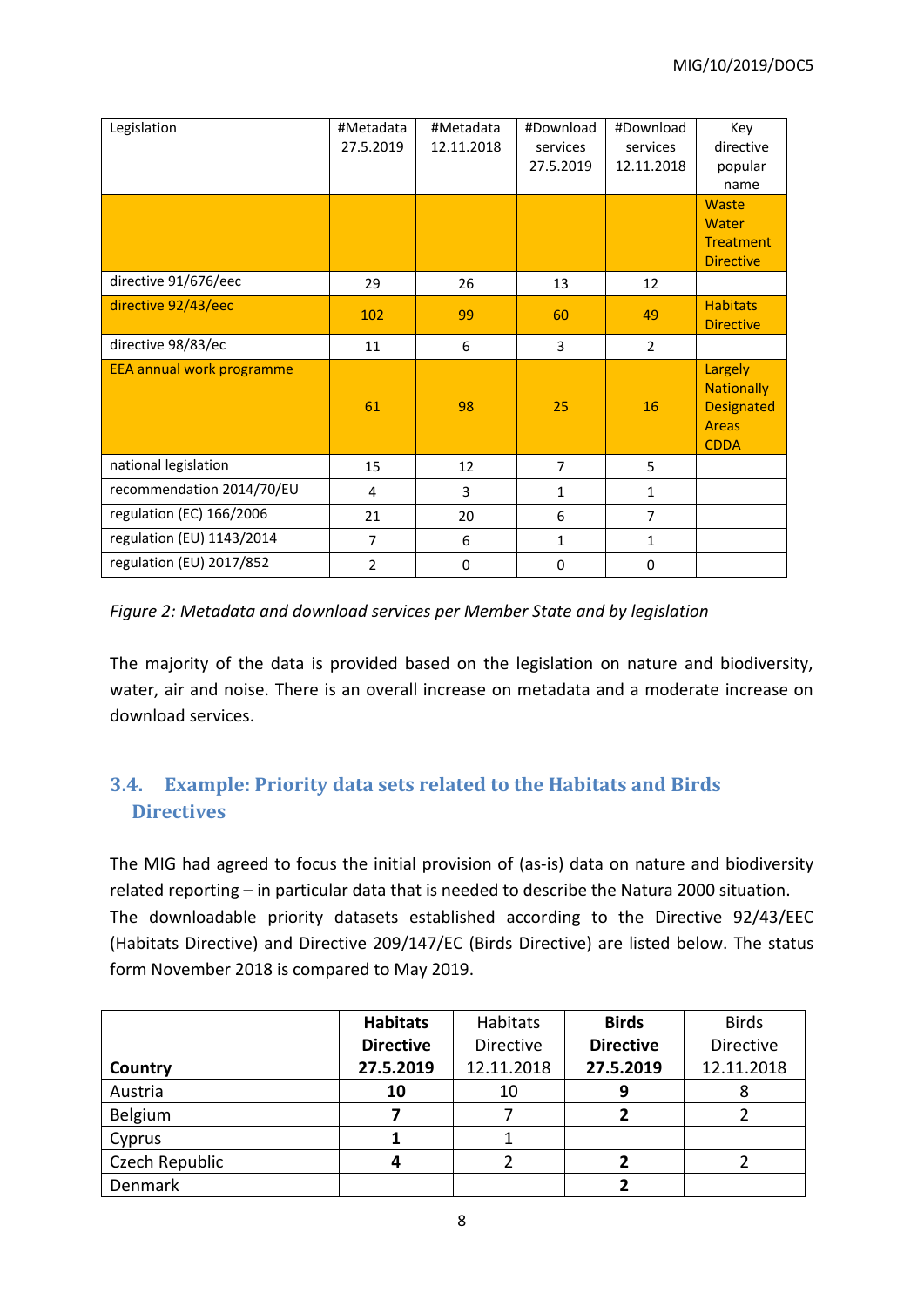|             | <b>Habitats</b>         | Habitats       | <b>Birds</b>     | <b>Birds</b>   |
|-------------|-------------------------|----------------|------------------|----------------|
|             | <b>Directive</b>        | Directive      | <b>Directive</b> | Directive      |
| Country     | 27.5.2019               | 12.11.2018     | 27.5.2019        | 12.11.2018     |
| Estonia     |                         |                | 1                |                |
| Finland     | 4                       | $\overline{1}$ | 3                | 1              |
| Germany     | $\overline{\mathbf{2}}$ | 3              | $\overline{2}$   | $\overline{2}$ |
| Iceland     | 1                       | 1              |                  |                |
| Italy       |                         | $\overline{2}$ |                  |                |
| Latvia      | 1                       |                |                  |                |
| Lithuania   | 1                       |                | 1                |                |
| Luxembourg  | 7                       | 7              | 3                | 3              |
| Malta       | 5                       | 5              | 3                | 3              |
| Netherlands | 6                       | 3              | 4                | $\overline{2}$ |
| Portugal    | $\overline{\mathbf{4}}$ | 4              | $\overline{2}$   | $\overline{2}$ |
| Romania     | $\mathbf{1}$            | 1              | 1                | 1              |
| Slovenia    |                         |                | 1                | 1              |
| Spain       | 4                       | 4              | $\overline{2}$   | $\overline{2}$ |
| Total       | 60                      | 51             | 38               | 29             |

*Figure 3: Natura 2000 related datasets for download (excluding WfD reporting on habitats)*

In summary, by May 2019 16 Member States (2 more than in 2018) have provided download services for the Habitats Directive and 12 (3 more) for the Birds Directive. This is still only around half of the Member States.

**Technical recommendation:** In providing this analysis, we discovered that further spatial datasets of Natura 2000 sites (part of datasets related to Habitats and Birds Directives) may be already available in the INSPIRE infrastructure but are not easily discoverable due to the quality of the applied metadata keywords from the INSPIRE Priority data set code list.

Therefore, we strongly recommend that:

- The most precise metadata keyword(s), indicating the content and purpose of the dataset, is applied, instead of more general keywords, e.g. legislation, and
- The identified priority datasets are indeed those that include authoritative data for the reporting obligation used in the reporting data flow.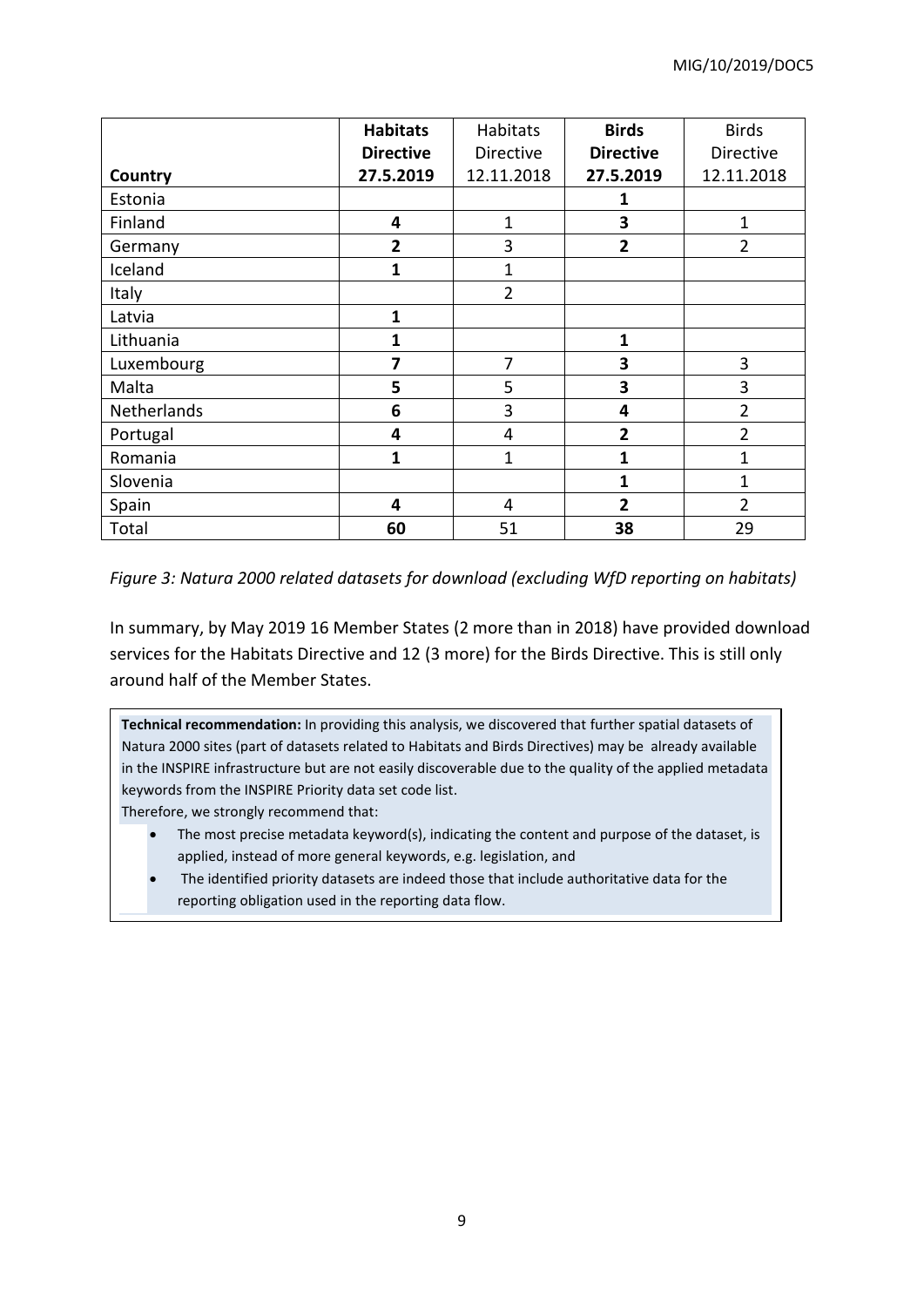MIG/10/2019/DOC5

## <span id="page-9-0"></span>**4. Implementation Targets for the priority data sets (EEA)**

A common methodology for monitoring progress of implementation of the list of priority datasets for e-Reporting would provide a basis for comparative and up-to-date information about the accessibility and readiness of INSPIRE datasets and services to be used in environmental reporting data flows and in the creation of pan-European spatial data sets. The proposed methodology relies on the harvested metadata records from the national discovery services which are available through the INSPIRE Geoportal to evaluate the progress towards a set of implementation targets. To do so, a series of proposed indicators provide information on the progress at different disaggregation levels, e.g. at EU level, by country, by legislation or by priority dataset keyword. These build on the regulatory INSPIRE monitoring indicators, and could be regularly updated and presented on a dashboard.

The document "Methodology for evaluation of progress of INSPIRE priority list of datasets for e-Reporting"<sup>4</sup> discussed in the 2016.5 MIG subgroup already set the scene for this common methodology. This document is now updated with additional criteria that include some country specific considerations when defining implementation progress targets. This section summarises the proposed implementation targets, while the draft document in Annex 1 "INSPIRE priority list of datasets for e-Reporting targets" provides detailed information on the analysis of possible criteria to be considered.

The following implementation targets are proposed for further discussion:

- Geographic coverage,
- Time reference, and

**.** 

- INSPIRE data model harmonisation.

In addition, the provision of INSPIRE priority datasets can be further supported and improved through guidelines or best practice documents (e.g. metadata tagging, i.e. use of priority dataset keywords, organisation of datasets suitable for e-Reporting purpose, improving quality of INSPIRE metadata for datasets).

### <span id="page-9-1"></span>**4.1. Target 1: Geographic coverage**

**Target 1:** Per each reporting obligation, their corresponding priority datasets should be made fully available through the INSPIRE Geoportal (i.e. with metadata and view and download services) **for all relevant Member States**.

<sup>4</sup> [https://webgate.ec.europa.eu/fpfis/wikis/download/attachments/299729499/MIWP2016.5-PDS-](https://webgate.ec.europa.eu/fpfis/wikis/download/attachments/299729499/MIWP2016.5-PDS-Methodology-V0.3.docx?version=1&modificationDate=1552309930603&api=v2)[Methodology-V0.3.docx?version=1&modificationDate=1552309930603&api=v2](https://webgate.ec.europa.eu/fpfis/wikis/download/attachments/299729499/MIWP2016.5-PDS-Methodology-V0.3.docx?version=1&modificationDate=1552309930603&api=v2)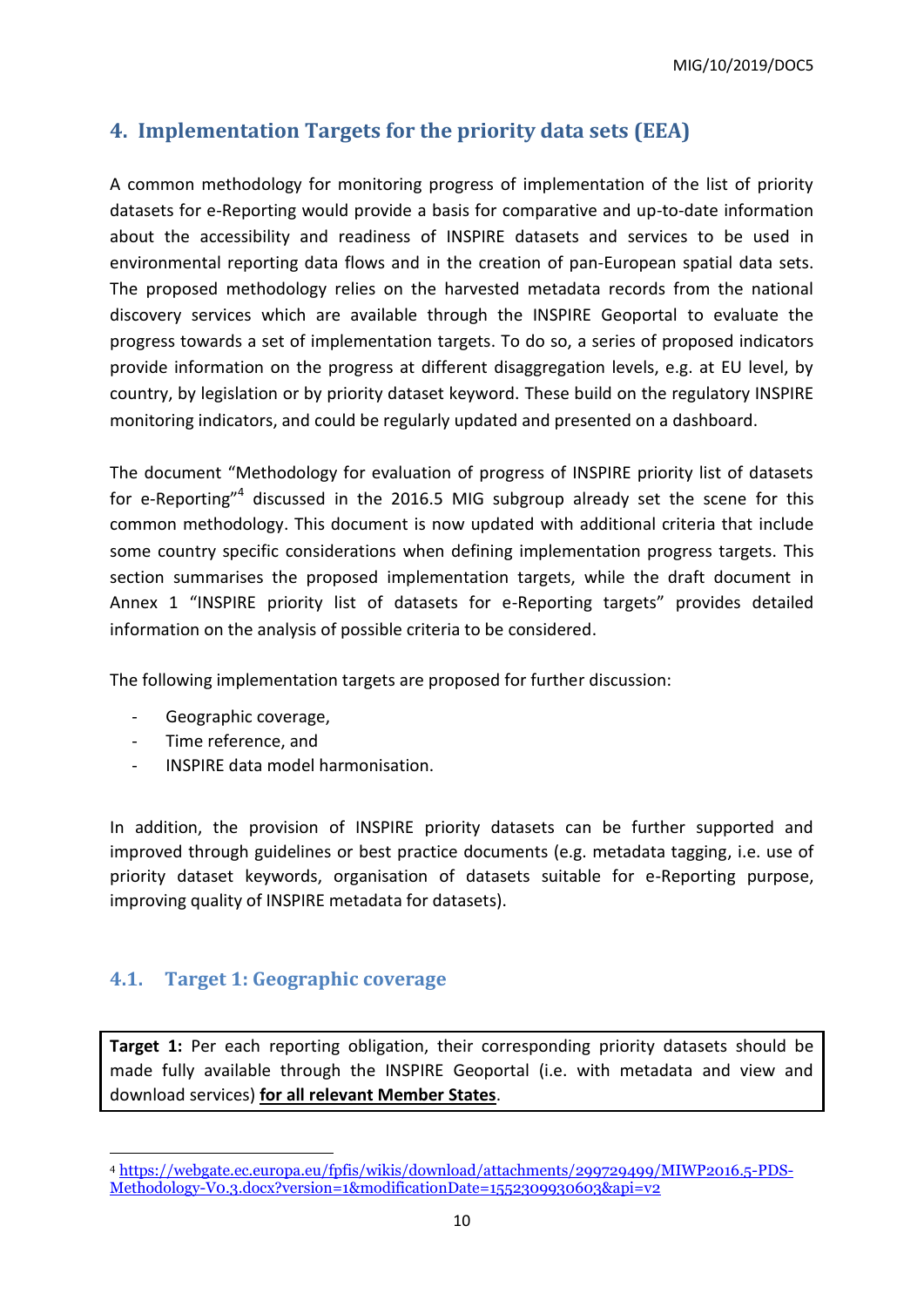MIG/10/2019/DOC5

The analysis of the geographic scope (i.e. countries) per reporting obligation, flagging existing exceptions (i.e. exempted countries), will provide the basis to assess the degree of achievement of this target. Therefore, the target will be evaluated by comparing the provision of priority datasets by country with regard to the expected geographic scope of the relevant reporting obligation. Exceptions in the reporting obligations can be established and synchronised with the Reporting Obligations Database (ROD)<sup>5</sup>.

Not all countries report on all entries of the list of priority datasets. The most obvious example is the Marine Strategy Framework Directive, which does not apply to landlocked countries. Some specific entries may not be either relevant for some countries (e.g. some countries do not report on the distribution of sensitive species, exception with regard the nitrate vulnerable zones under NiD).

To ensure the completeness of the geographic scope, it will be necessary to build on the content of the INSPIRE metadata for the datasets, including the analysis of the priority dataset and spatial scope keywords.

Additional information about how to calculate the degree of achievement of this target is provided in the first section of Annex 1.

## <span id="page-10-0"></span>**4.2. Target 2: Temporal reference**

**Target 2:** Per each reporting obligation, all relevant Member States will ensure that the **most up-to-date** priority datasets are made fully available through the INSPIRE Geoportal (i.e. with metadata and view and download services).

Each reporting obligation has a well-defined frequency that determines when the relevant data (typically the most up-to-date) should be reported. The frequency can be continuous, annual, every 48 months or even every six years. The reporting deadline could therefore serve to evaluate the adequate provision of the priority datasets. The INSPIRE IR on interoperability establishes that the updates shall be made at the latest six months after the change was applied in the source data set (unless specified differently for INSPIRE spatial data themes). At the same time, the updates of the priority datasets should correlate with the reporting deadlines.

This target can be evaluated by using the (mandatory) temporal reference of the dataset encoded in the INSPIRE metadata (and displayed in the INSPIRE Geoportal) to evaluate it against the reporting obligation deadline. The source of reporting deadlines should be the Reporting Obligations Database (ROD).

Additional information is provided in the second section of Annex 1.

<sup>1</sup> <sup>5</sup> https://rod.eionet.europa.eu/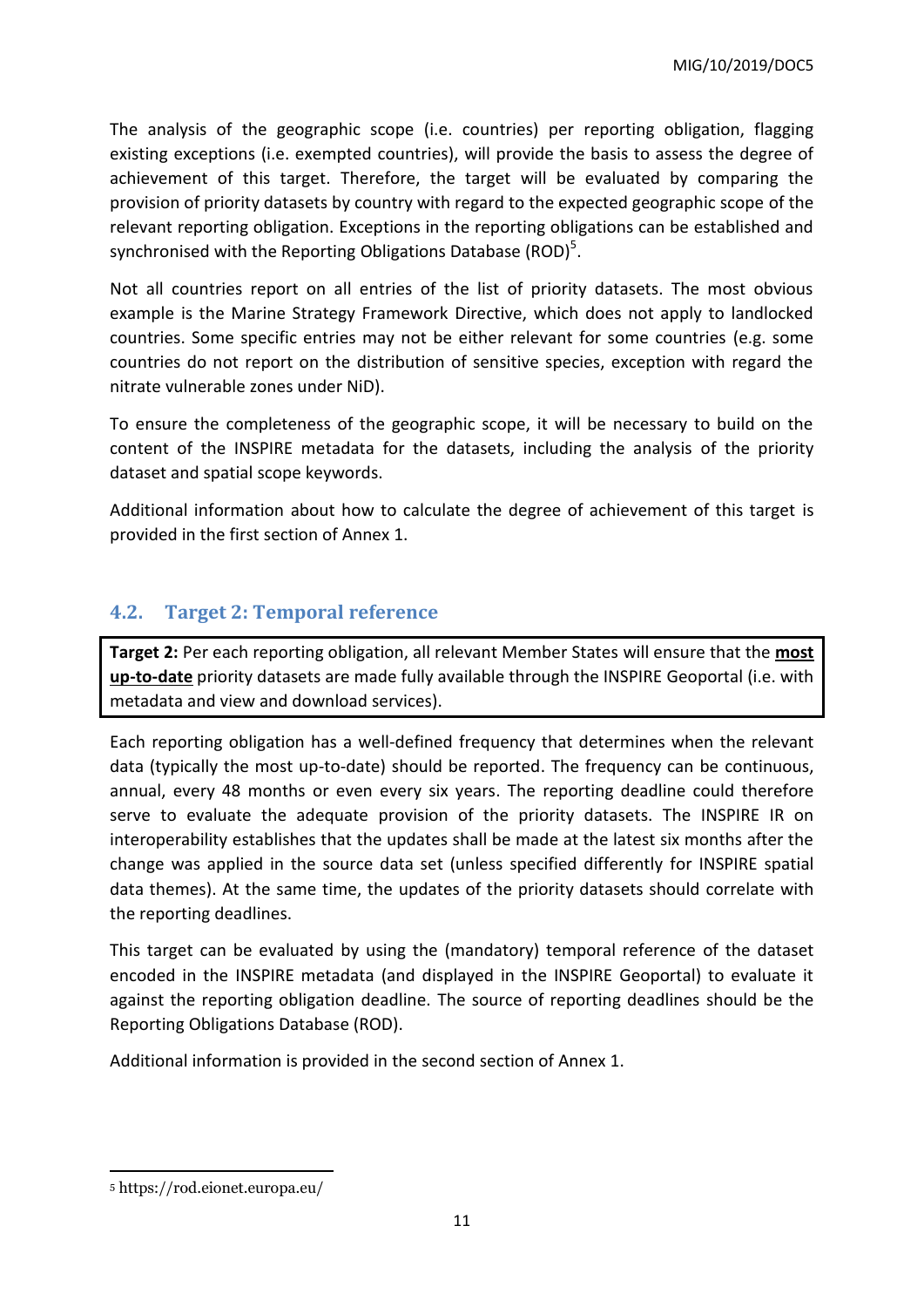## <span id="page-11-0"></span>**4.3. Target 3: INSPIRE data model harmonisation**

**Target 3:** All priority datasets should be made available **under harmonised conditions** (including relevant applications schemas and spatial object types).

By the upcoming deadline of the INSPIRE IR on interoperability, it is expected that all INSPIRE datasets will be provided under harmonised conditions, including the requirements corresponding to the applicable INSPIRE spatial data themes, using the corresponding application schemas and relevant spatial object types.

In most of the priority datasets, the mapping with the INSPIRE spatial data themes is carried out as a joint effort of reporting/thematic community and INSPIRE, since this need to be considered in the overall reporting data flow modelling process. Therefore, this target will be first focused on those datasets that are already provided according to INSPIRE aligned reporting data models (e.g. CDDA, EU Registry of Industrial Sites, Water Framework Directive).

For each priority dataset in scope it is then possible to extract the themes, spatial object types and application schemas used and compare them with those included in the INSPIRE IR. An indicator could show a percentage of priority datasets (per country or legislation) that are provided according to the expected INSPIRE spatial data themes.

Additional information is provided in the third section of Annex 1.

## <span id="page-11-1"></span>**4.4. Guidelines and good practice documents**

In order to ensure a proper implementation of priority datasets and facilitating tracking progress, further guidelines and good practice documents could be provided. This additional support could also include further clarification on the following issues:

#### **1) Actually reported vs referenced datasets**

Not all the entries in the list of priority datasets correspond to an actually reported file. In some cases, and as a result of a previous streamlining exercise, the reporting file only includes a reference to a geospatial data reported under other obligations (e.g. protected areas associated with water bodies). Other datasets are just used to create the reporting file, but are not effectively reported (e.g. biogeographical regions). Therefore, a case-by-case analysis may be necessary to clarify which entries in the list of priority datasets should correspond to a separate dataset available through the INSPIRE infrastructure.

#### **2) Country-specific data organisation and management practice**

The organisation of the same dataset may vary according to its final purpose, e.g. publishing data in the INSPIRE infrastructure might require a different approach than preparing the dataset to be officially submitted as part of a reporting obligation. Furthermore, the INSPIRE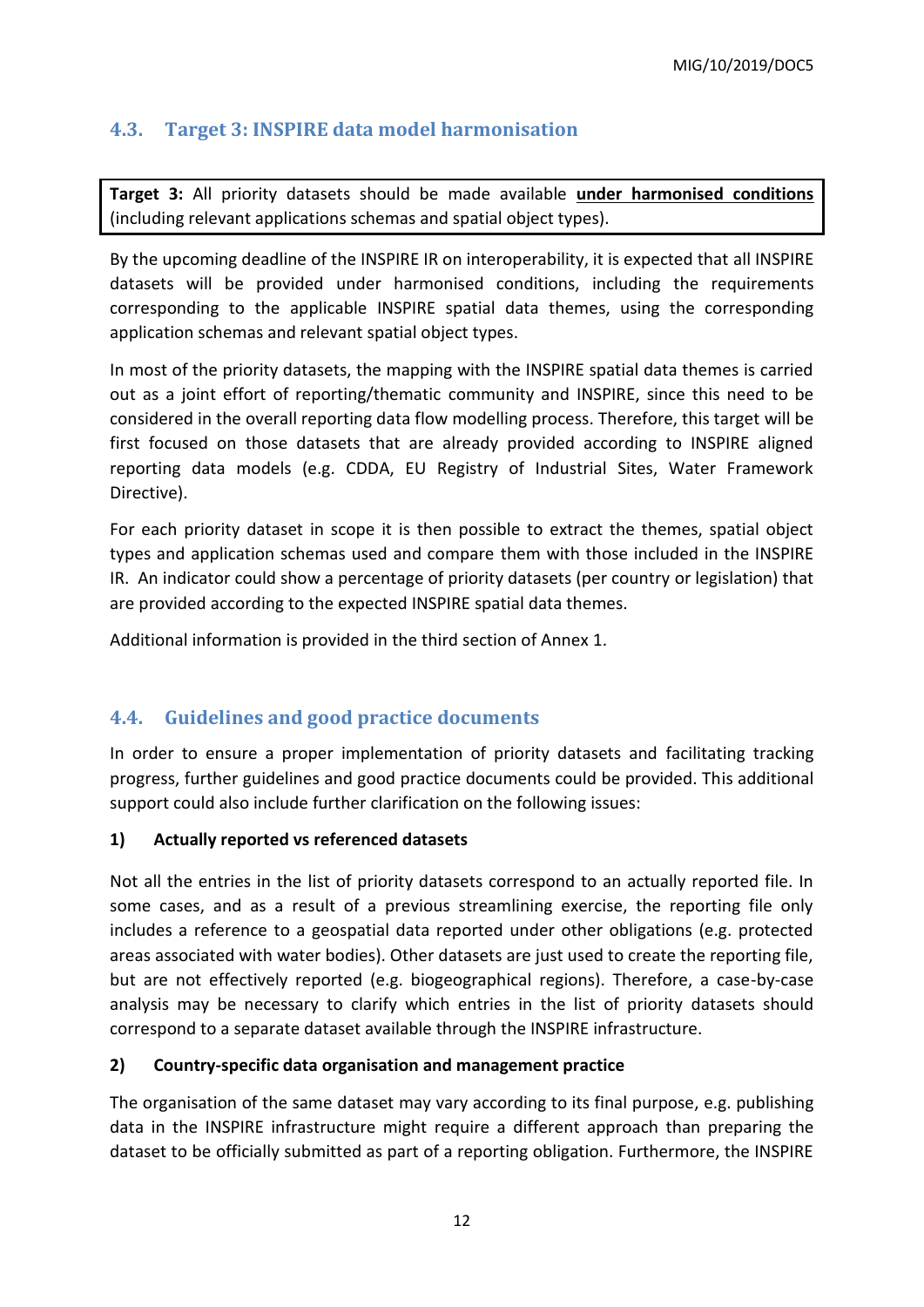harmonised datasets might include several feature types from diverse applications schemas, or several thematic categories.

**The MIG is invited to take note of the document in this chapter (4) and in Annex 1 and provide feedback and comments for further discussion in the 10th meeting of the** 

Additional information is provided in the fourth section of Annex 1. **MIG.** 

## <span id="page-12-0"></span>**5. Actions taken by the Commission to support the implementation**

The Commission is supporting MS with implementation in several ways:

1) Maintaining and developing the **Geoportal Priority Data sets Viewer** – the single access point to PDS data sets - <http://inspire-geoportal.ec.europa.eu/>

- Recent relevant development:
	- $\circ$  Provision of MD of data sets not limited to individual countries, but the whole Europe (e.g. all data sets for individual env. legislation or env. Domain)
	- o Deployment of the EU translation service (English) for titles and abstracts of MD of MS data sets

2) Maintaining and developing **the controlled vocabulary** (multilingual) for identifying the PDS data sets – <https://inspire.ec.europa.eu/metadata-codelist/PriorityDataset/>

3) Providing and **on-line Help to MS via Geoportal Helpdesk** –

<https://ies-svn.jrc.ec.europa.eu/projects/geoportal/issues>

or general **help on the use of INSPIRE Registry** –

[jrc-inspire-support@ec.europa.eu](mailto:jrc-inspire-support@ec.europa.eu)

4) Technical Guidance – documentation: How to tag PDS data sets

<https://ies-svn.jrc.ec.europa.eu/projects/2016-5/wiki/Implementation>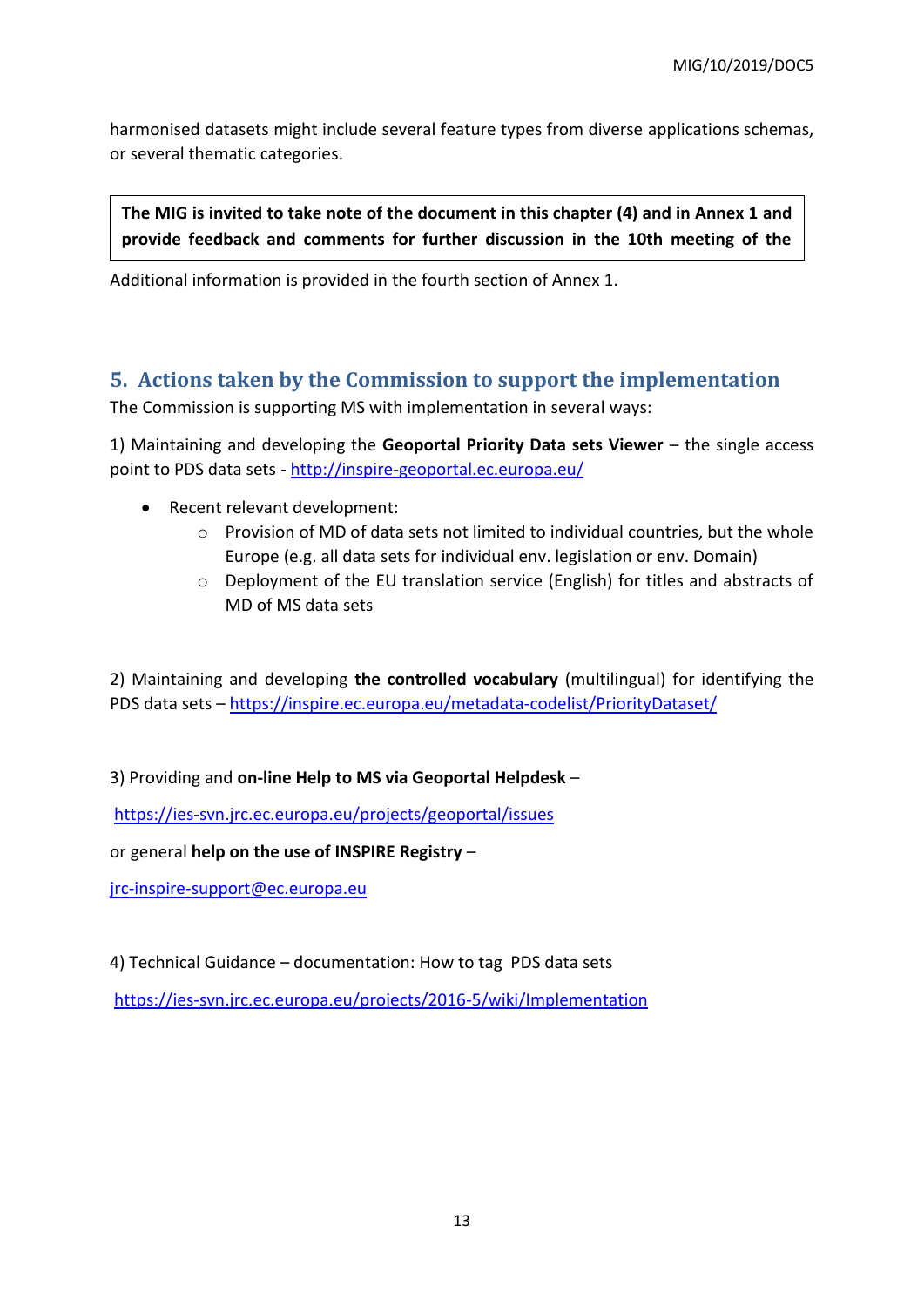## <span id="page-13-0"></span>**Annex 1 - INSPIRE priority list of datasets for e-Reporting targets (draft)**

## <span id="page-13-1"></span>**Abbreviations**

| <b>Abbreviation</b> | <b>Name</b>                                                            | <b>Reference</b>                                                                                                                                   |
|---------------------|------------------------------------------------------------------------|----------------------------------------------------------------------------------------------------------------------------------------------------|
| AM                  | Area<br>management/restriction/regulation<br>zones and reporting units | https://inspire.ec.europa.eu/Themes/<br>139/2892                                                                                                   |
| BR                  | Bio-geographical regions                                               | https://inspire.ec.europa.eu/Themes/<br>145/2892                                                                                                   |
| <b>CDR</b>          | <b>Central Data Repository</b>                                         | https://cdr.eionet.europa.eu/                                                                                                                      |
| EF                  | Environmental monitoring facilities                                    | https://inspire.ec.europa.eu/Themes/<br>120/2892                                                                                                   |
| <b>GCM</b>          | Generic Conceptual Model                                               |                                                                                                                                                    |
| HH                  | Human health and safety                                                | https://inspire.ec.europa.eu/Themes/<br>119/2892                                                                                                   |
| HY                  | Hydrography                                                            | https://inspire.ec.europa.eu/Themes/<br>116/2892                                                                                                   |
| IR                  | Implementing rules                                                     |                                                                                                                                                    |
| MIG                 | Maintenance and Implementation<br>Group                                |                                                                                                                                                    |
| <b>MIWP</b>         | Maintenance and Implementation<br>Work Programme                       |                                                                                                                                                    |
| <b>MS</b>           | Member State of the EU                                                 |                                                                                                                                                    |
| <b>PDS</b>          | Priority dataset for eReporting                                        |                                                                                                                                                    |
| PF                  | Production and industrial facilities                                   | https://inspire.ec.europa.eu/Themes/<br>121/2892                                                                                                   |
| PS                  | <b>Protected sites</b>                                                 | https://inspire.ec.europa.eu/Themes/<br>117/2892                                                                                                   |
| <b>REFIT</b>        | Regulatory fitness and performance<br>(programme)                      | https://ec.europa.eu/info/law/law-<br>making-process/evaluating-and-<br>improving-existing-laws/refit-making-<br>eu-law-simpler-and-less-costly_en |
| <b>ROD</b>          | <b>Reporting Obligations Database</b>                                  | https://rod.eionet.europa.eu/                                                                                                                      |
| <b>TG</b>           | <b>Technical guidelines</b>                                            |                                                                                                                                                    |
| <b>TN</b>           | Transport networks                                                     | https://inspire.ec.europa.eu/Themes/<br>115/2892                                                                                                   |
| XML                 | Extensible Markup Language                                             |                                                                                                                                                    |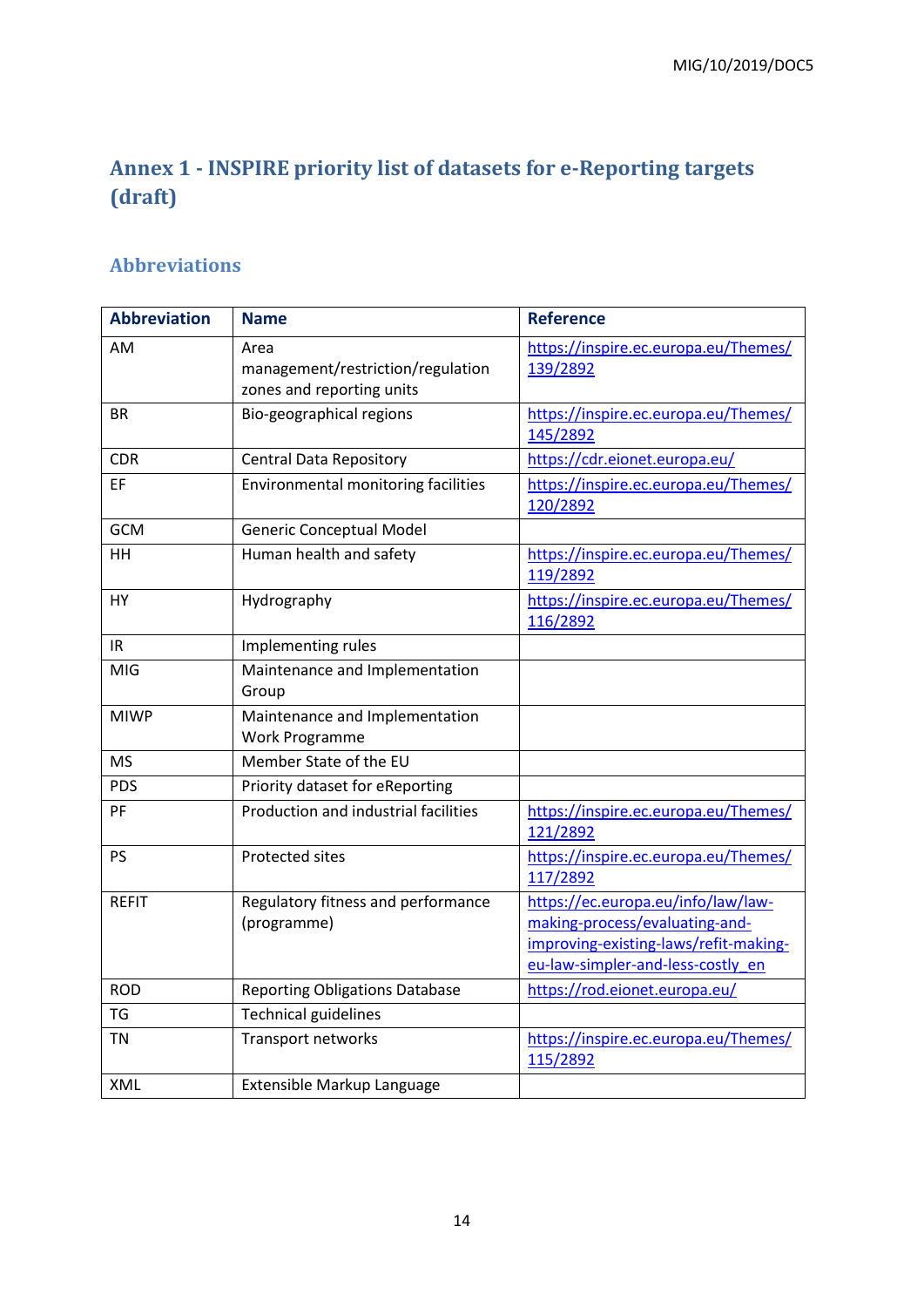#### **1. Geographic coverage**

<span id="page-14-0"></span>As indicated, not all obligations affect all MS (although this is just a minority of cases). The main reasons are as following:

- Legislation and reporting obligations are not applicable to all MS, e.g. MSFD does not apply in landlocked EU countries (Austria, Czechia, Hungary, Luxembourg, Slovakia). The main source for this information is Reporting Obligation Database (ROD).
- Legislation might define exceptions in the reporting obligation, according to which the spatial data might not be requested nor reported, e.g. Nitrates Directive, Article 3(5): Member States shall be exempt from the obligation to identify specific vulnerable zones, if they establish and apply action programmes referred to in Article 5 in accordance with this Directive throughout their national territory.
- There are reporting obligations which are of voluntary nature which may also have an impact on the availability of the corresponding geospatial datasets.

To properly capture such conditions, it is necessary to analyse and understand individual reporting data flow and individual MS situation with regard to the applicable exceptions that might also change between the reporting frequencies. The initial source of this information is the Reporting Obligation Database (ROD), which includes detailed information about the legislative instruments and reporting data flows. However, country specific information will need to be verified in addition, and information might be known only after the reporting cycle. [Table 1](#page-14-1) includes a few examples.

| Legislation             | Abbr.       | <b>ROD link</b>                                      | <b>Reporting</b><br>obligation           | EU MS<br>exceptions                          | Comment                                                                                                                                                                                                                                                                                                                                                 |
|-------------------------|-------------|------------------------------------------------------|------------------------------------------|----------------------------------------------|---------------------------------------------------------------------------------------------------------------------------------------------------------------------------------------------------------------------------------------------------------------------------------------------------------------------------------------------------------|
| Directive<br>91/676/EEC | <b>NiD</b>  | https://rod.eionet<br>.europa.eu/instru<br>ments/257 | <b>Nitrates</b><br>Directive -<br>Report | AT, DE, DK,<br>FI, IE, LT, LU,<br>NL, RO, SI | nitrate vulnerable zones are not<br>required to report if the total<br>country (national territory) is<br>designated as sensitive area;<br>Article 3(5) applicable by: AT,<br>DE, DK, FI, IE, LT, LU, NL, RO, SI<br>Viewer (JRC):<br>https://water.jrc.ec.europa.eu<br>/portal/apps/webappviewer/i<br>ndex.html?id=d651ecd9f5774<br>080aad738958906b51b |
| Directive<br>2008/56/EC | <b>MSFD</b> | https://rod.eionet<br>.europa.eu/instru<br>ments/631 | MSFD-<br>Article 4 -<br>Spatial data     | AT, CZ, HU,<br>LU, SK                        | <b>Exception: landlocked MS</b>                                                                                                                                                                                                                                                                                                                         |

#### <span id="page-14-1"></span>*Table 1: Example of reporting obligation exceptions*

Proposed indicators:

- The regulatory INSPIRE monitoring indicator "DSi1,3", which defines: "the number of spatial data sets for which the metadata contains a keyword from a register provided by the Commission indicating that the spatial data set is used for reporting under the environmental legislation" could be used for evaluating geographic coverage, as following:
	- o Legislation overview: number of priority datasets per country compared to the expected geographical scope in the reporting obligations (exceptions),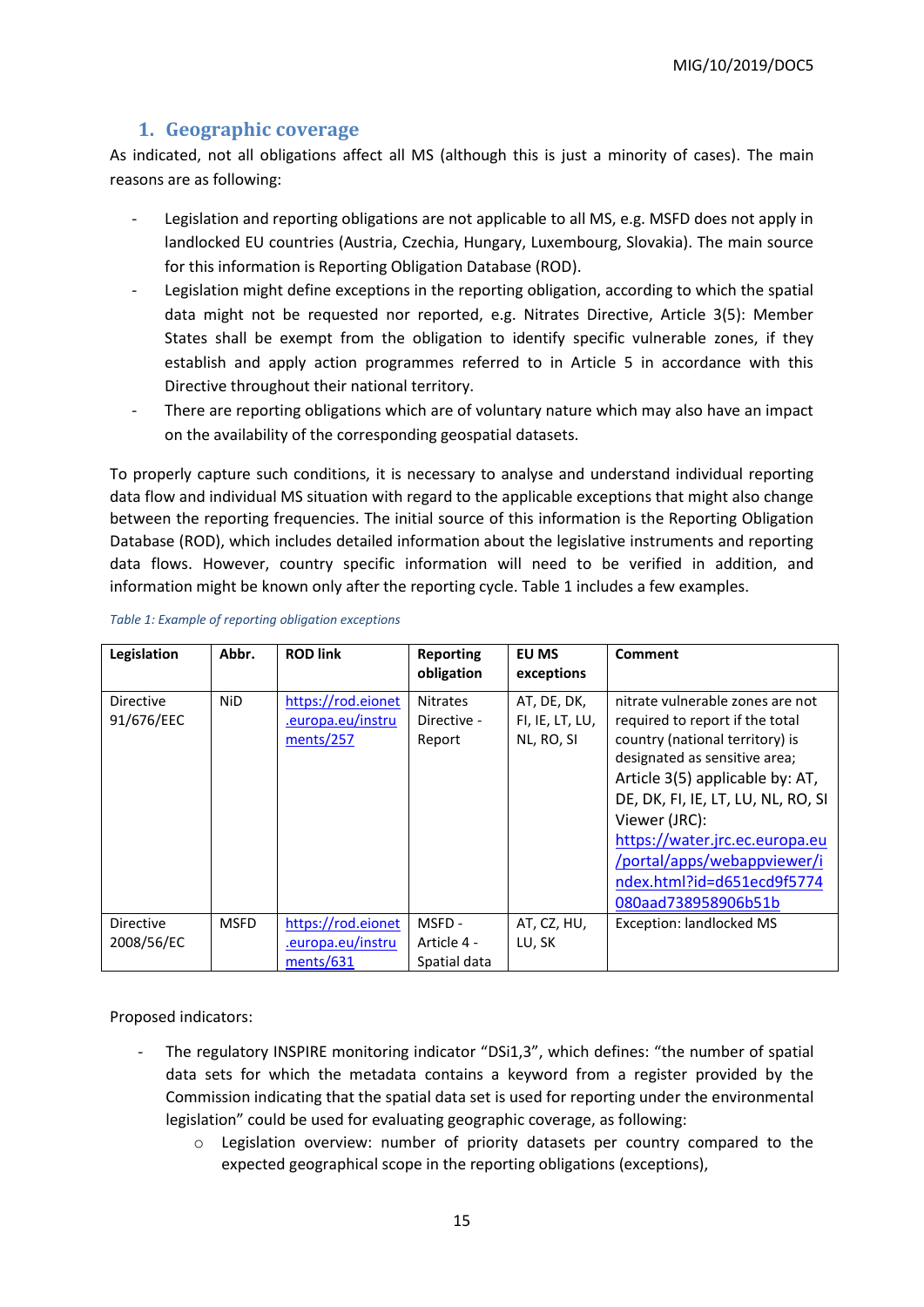- $\circ$  Country overview: number of priority datasets per legislation compared to the expected geographical scope in the reporting obligations (exceptions).
- Further on, the regulatory INSPIRE monitoring indicators related to spatial coverage could be used in combination with applied reporting exceptions, as following:
	- the number of spatial data sets for which the metadata contains a keyword from a register provided by the Commission indicating that the spatial data set covers regional territory ("DSi1,4");
	- the number of spatial data sets for which the metadata contains a keyword from a register provided by the Commission indicating that the spatial data set covers the national territory ("DSi1,5").

#### <span id="page-15-0"></span>**2. Temporal reference**

Per each reporting obligation, it should be possible to establish the frequency by which MS need to report, as well as to flag the last and next reporting deadlines, which can help in an eventual prioritisation. The main source for this information is Reporting Obligation Database (ROD).

For example, reporting under the IAS regulation has yet not started and its deadline lies only in the future, so this dataset should not be yet taken into consideration in any target setting. In the same line, there are some reporting data flows, which are currently under review or have undergone a big streamlining process (IED, E-PRTR and the EU Registry) and therefore datasets are only to be expected in the mid-term future[. Table 2](#page-15-1) includes a few examples.

| Legislation                            | Abbr.                          | <b>ROD link</b>                                      | <b>Reporting obligation</b>                                                                  | <b>Reporting</b><br>frequency | Last reporting | <b>Next</b><br>reporting |
|----------------------------------------|--------------------------------|------------------------------------------------------|----------------------------------------------------------------------------------------------|-------------------------------|----------------|--------------------------|
| <b>Directive</b><br>91/676/EEC         | <b>NiD</b>                     | https://rod.eionet.<br>europa.eu/instrum<br>ents/257 | Nitrates Directive -<br>Report                                                               | Every 48<br>months            | 2016           | 30/06/2020               |
| <b>Directive</b><br>92/43/EEC          | HD                             | https://rod.eionet.<br>europa.eu/instrum<br>ents/560 | Information on Natura<br>2000 sites (SCIs/SACs,<br>Habitats Directive)<br>[Art. 4]           | Continuous<br>reporting       | 2018           | 2019                     |
| <b>Directive</b><br>2000/60/EC         | <b>WFD</b>                     | https://rod.eionet.<br>europa.eu/instrum<br>ents/516 | <b>Water Framework</b><br>Directive - River Basin<br>Management Plans -<br>2016 Spatial data | Every 72<br>months            | 2016           | 22/03/2022               |
| <b>Directive</b><br>2002/49/EC         | <b>END</b>                     | https://rod.eionet.<br>europa.eu/instrum<br>ents/585 | Report on all major<br>roads, railways,<br>airports and<br>agglomerations (DF1<br>and DF5)   | Every 60<br>months            | 2015           | 30/06/2020               |
| <b>Directive</b><br>2002/49/EC         | <b>END</b>                     | https://rod.eionet.<br>europa.eu/instrum<br>ents/585 | Strategic noise maps<br>(DF 4 and DF 8)                                                      | Every 60<br>months            | 2017           | 31/12/2022               |
| Regulation<br>1143/2014                | <b>ALIEN</b><br><b>SPECIES</b> | https://rod.eionet.<br>europa.eu/instrum<br>ents/660 | Report on invasive<br>alien species                                                          | Every 72<br>months            | N/A            | 01/06/2019               |
| <b>EEA Annual</b><br>Work<br>Porgramme | <b>CDDA</b>                    | https://rod.eionet.<br>europa.eu/obligati<br>ons/32  | Nationally designated<br>areas (CDDA)                                                        | Annual<br>reporting           | 15/03/2019     | 15/03/2020               |

#### <span id="page-15-1"></span>*Table 2: Example of reporting obligation frequency and deadlines*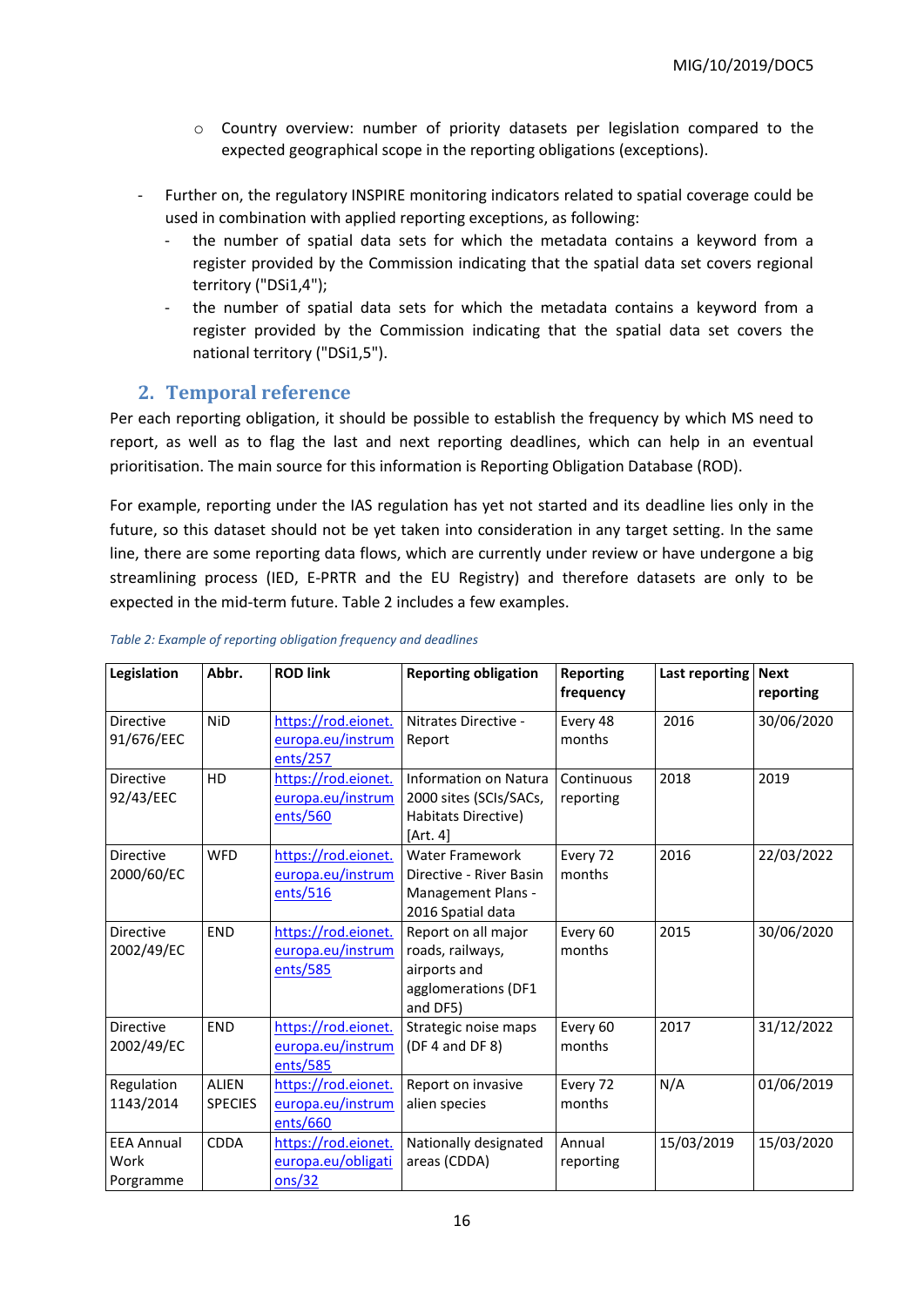| Legislation              | Abbr. | <b>ROD link</b> | <b>Reporting obligation</b> | Reporting<br>  frequency | Last reporting   Next | reporting |
|--------------------------|-------|-----------------|-----------------------------|--------------------------|-----------------------|-----------|
| Nationally<br>designated |       |                 |                             |                          |                       |           |
| areas                    |       |                 |                             |                          |                       |           |

The temporal reference of INSPIRE metadata for the priority datasets can be used in addition to the reporting obligations deadlines to evalute if the priority datasets have been updated in the proximity of the reporting deadlines. The INSPIRE Implementing Rules for interoperability (Article 8) $^6$  defines "all updates shall be made at the latest 6 months after the change was applied in the source data set, unless a different period is specified for a specific spatial data theme". Up-to-date priority datasets are expected to be available in the reporting period, therefore the temporal reference (metadata) of the INSPIRE priority datasets could be monitored around the reporting deadline.

The INSPIRE Metadata Regulation<sup>7</sup> includes four metadata elements to describe a temporal reference, as follows: temporal extent, date of publication, date of last revision and date of creation, where at least one of them has to be provided.

The latest datasets should be provided for the reporting data flow, therefore the suitable and recommended metadata elements would be date of publication or date of last revision.

However, as the following example of a sample of drinking water protected areas in the WFD (INSPIRE priority dataset keyword: [DrinkingWaterProtectionAreas-dir-2000-60\)](http://inspire.ec.europa.eu/metadata-codelist/PriorityDataset/DrinkingWaterProtectionAreas-dir-2000-60) shows, the temporal reference is provided in metadata of the priority datasets in diverse ways [\(Table 3\)](#page-16-0).

| Cou       | <b>Temporal</b>     | Date of     | Date of last | Date of    | <b>Title</b>                               |
|-----------|---------------------|-------------|--------------|------------|--------------------------------------------|
| ntry      | extent              | publication | revision     | creation   |                                            |
| <b>ES</b> | $2017 - 07 - 01$ -> | 01/07/2017  |              | 01/07/2017 | (ES) - Zonas protegidas aguas potables     |
|           |                     |             |              |            | (polígonos) PHC 2015-2021                  |
| AT        |                     | 25/06/2010  |              | 04/05/2012 | (AT) - Wasserschutzgebiete Wien            |
|           |                     |             |              |            |                                            |
| LU        |                     | 27/05/2016  |              |            | (LU) - INSPIRE - Annex III Theme Area      |
|           |                     |             |              |            | Management/Restriction/Regulation          |
|           |                     |             |              |            | Zones and Reporting Units -                |
|           |                     |             |              |            | Drinking Water Protection Areas Being Regl |
|           |                     |             |              |            | emented WFD                                |
| <b>BE</b> | $2008 - 06 - 18$ -> | 18/06/2008  | 24/04/2009   | 18/06/2008 | (BE) - Zones 2 et 3 de protection de       |
|           | 2024-01-01          |             |              |            | captage                                    |
| HR.       | $2013 - 01 - 01$ -> |             | 01/07/2017   |            | (HR) - Registar zaštićenih područja -      |
|           |                     |             |              |            | područja posebne zaštite voda              |
| <b>SE</b> |                     |             |              | 2006       | (SE) - Skyddade områden,                   |
|           |                     |             |              |            | vattenskyddsområden                        |

<span id="page-16-0"></span>

| Table 3 Example of temporal reference in metadata for datasets with keyword DrinkingWaterProtectionAreas-dir-2000-60 |  |  |
|----------------------------------------------------------------------------------------------------------------------|--|--|
|                                                                                                                      |  |  |

**.** 

<sup>6</sup> <https://eur-lex.europa.eu/LexUriServ/LexUriServ.do?uri=OJ:L:2010:323:0011:0102:EN:PDF>

<sup>7</sup> <https://inspire.ec.europa.eu/Legislation/Metadata/6541>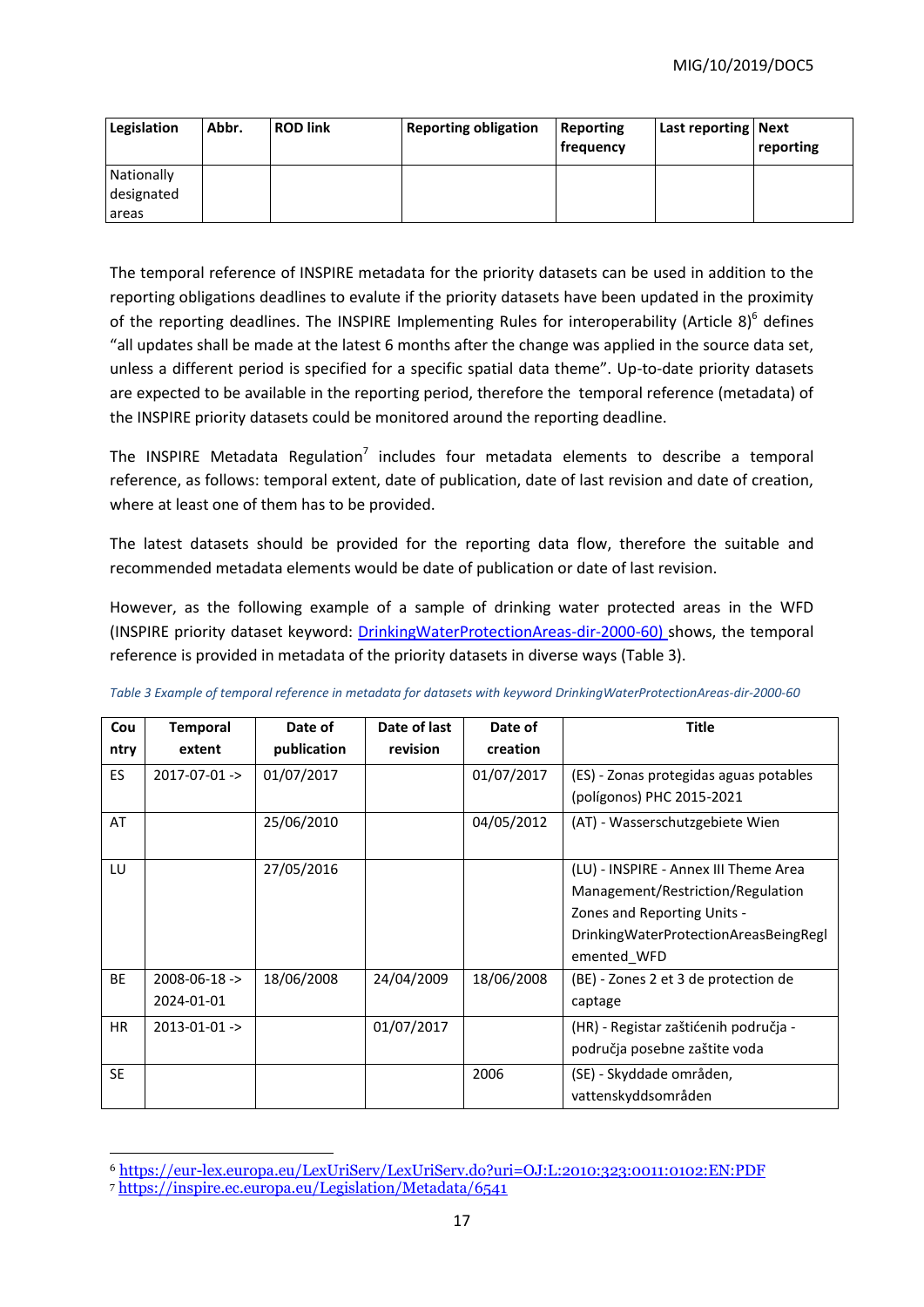Proposed indicator:

- The indicator could present a number of priority datasets which latest temporal reference corresponds with the period around the reporting deadline. The period around the reporting deadline could be presented by categories, e.g. 3 months before deadline, 6 months before deadline, more than 6 months before deadline, or even a (short) period after deadline (taking into account that the priority dataset still corresponds to already past reporting obligation).
- The proposed indicator could be provided per legislation, considering also exceptions in the reporting obligation.

#### **3. INSPIRE data model harmonisation**

<span id="page-17-0"></span>One of the targets could also focus on analysing the spatial object types (feature types) included in the priority datasets. This presents some difficulties associated to the fact that for many datasets there is still not an INSPIRE aligned reporting data model. Furthermore, most of the datasets included in the list belong in principle to themes corresponding to Annex II and III, which deadline for harmonisation lies still in the future. A proper mapping between the priority datasets and the INSPIRE themes and feature types can only be done by a joint work of INSPIRE and thematic experts.

Hence, the analysis by feature type could focus on those datasets having already an INSPIRE aligned data model and which harmonisation has already taken place (i.e. harmonised datasets have already been reported: this is the current case for Nationally designated areas (CDDA), Air Quality Directive, Water Framework Directive; or the harmonised datasets are going to be reported soon: in case of EU-Registry or Invasive Alien Species).

The harmonisation with INSPIRE data specifications for the purpose of e-Reporting might also involve several feature types from diverse INSIRE applications schemas or spatial data themes, that can be provided by one or more priority datasets. These multiple relationships will need to be properly addressed by the mapping between the priority datasets and INSPIRE spatial object types (e.g. EU-Registry).

| Legisla    | Data    | <b>Identified</b> | <b>INSPIRE</b> | <b>Application</b>       | <b>Feature types</b>     | <b>Comment</b> |
|------------|---------|-------------------|----------------|--------------------------|--------------------------|----------------|
| tion       | set no. | specific data     | theme          | schema                   |                          |                |
|            |         | sets              |                |                          |                          |                |
| <b>AQD</b> | 1.01    | AQ                | <b>AM</b>      | <b>Area Management</b>   | Management Restriction O |                |
|            |         | management        |                | <b>Restriction and</b>   | rRegulationZone          |                |
|            |         | zones &           |                | <b>Regulation Zones</b>  |                          |                |
|            |         | agglomerations    |                |                          |                          |                |
| AQD        | 3.01    | AQ monitoring     | EF             | EnvironmentalMon         | EnvironmentalMonitoring  |                |
|            |         | stations (incl.   |                | <i>itoringFacilities</i> | Facility                 |                |
|            |         | assessment        |                |                          |                          |                |
|            |         | methods -         |                |                          |                          |                |
|            |         | measurements)     |                |                          |                          |                |
| <b>WFD</b> | 9.01    | River basin       | <b>AM</b>      | <b>Area Management</b>   | Management Restriction O |                |
|            |         | district          |                | <b>Restriction and</b>   | rRegulationZone          |                |
|            |         |                   |                | <b>Regulation Zones</b>  |                          |                |
| <b>WFD</b> | 9.02    | River basin       | AM.            | <b>Area Management</b>   | Management Restriction O |                |
|            |         | district sub-     |                | <b>Restriction and</b>   | rRegulationZone          |                |
|            |         | units             |                | <b>Regulation Zones</b>  |                          |                |

*Table 4: Example of priority dataset mapping to INSPIRE themes and spatial object types (feature types) following harmonisation*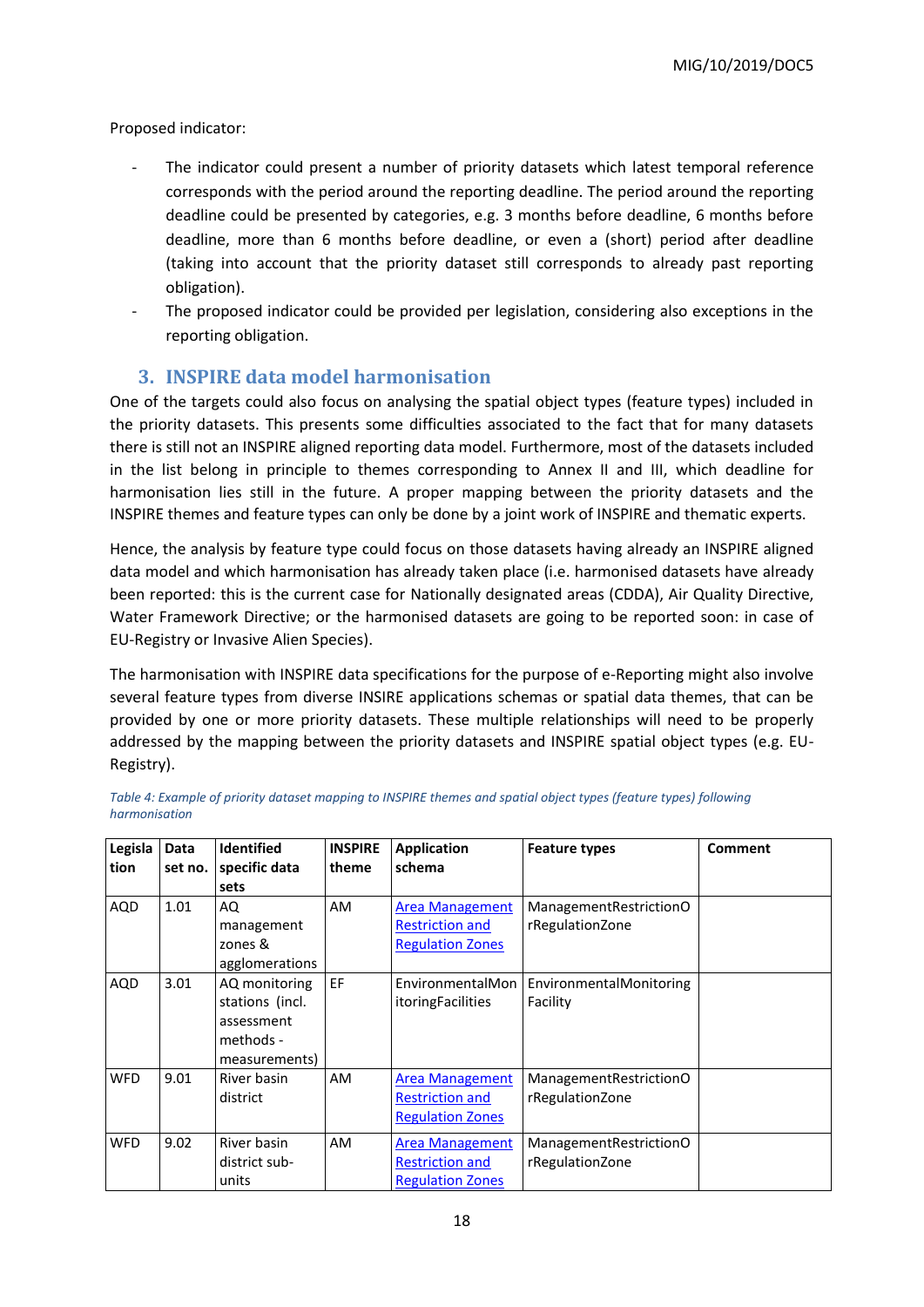| Legisla     | <b>Data</b> | Identified                 | <b>INSPIRE</b><br>theme | <b>Application</b><br>schema                     | <b>Feature types</b>                      | <b>Comment</b>       |
|-------------|-------------|----------------------------|-------------------------|--------------------------------------------------|-------------------------------------------|----------------------|
| tion        | set no.     | specific data<br>sets      |                         |                                                  |                                           |                      |
| <b>WFD</b>  | 10.01       | WFD surface                | AM                      | <b>Area Management</b>                           | ManagementRestrictionO                    |                      |
|             |             | water body                 |                         | <b>Restriction and</b>                           | rRegulationZone                           |                      |
|             |             | lake                       |                         | <b>Regulation Zones</b>                          |                                           |                      |
| <b>WFD</b>  | 10.02       | WFD surface                | AM                      | <b>Area Management</b>                           | ManagementRestrictionO                    |                      |
|             |             | water body                 |                         | <b>Restriction and</b>                           | rRegulationZone                           |                      |
|             |             | river                      |                         | <b>Regulation Zones</b>                          |                                           |                      |
| <b>WFD</b>  | 10.03       | WFD surface                | AM                      | <b>Area Management</b>                           | ManagementRestrictionO                    |                      |
|             |             | water body                 |                         | <b>Restriction and</b>                           | rRegulationZone                           |                      |
|             |             | transitional               |                         | <b>Regulation Zones</b>                          |                                           |                      |
|             |             | water                      |                         |                                                  |                                           |                      |
| <b>WFD</b>  | 10.04       | WFD surface                | AM                      | <b>Area Management</b>                           | ManagementRestrictionO                    |                      |
|             |             | water body                 |                         | <b>Restriction and</b>                           | rRegulationZone                           |                      |
|             |             | coastal water              |                         | <b>Regulation Zones</b>                          |                                           |                      |
| <b>WFD</b>  | 10.05       | <b>WFD</b>                 | AM                      | <b>Area Management</b><br><b>Restriction and</b> | ManagementRestrictionO                    |                      |
|             |             | groundwater<br>body        |                         | <b>Regulation Zones</b>                          | rRegulationZone                           |                      |
| <b>WFD</b>  | 11.02       | WFD protected              | AM                      | <b>Area Management</b>                           | ManagementRestrictionO                    |                      |
|             |             | areas not                  |                         | <b>Restriction and</b>                           | rRegulationZone                           |                      |
|             |             | reported under             |                         | <b>Regulation Zones</b>                          |                                           |                      |
|             |             | other directives           |                         |                                                  |                                           |                      |
|             |             | - shellfish                |                         |                                                  |                                           |                      |
|             |             | designated                 |                         |                                                  |                                           |                      |
|             |             | waters                     |                         |                                                  |                                           |                      |
| <b>WFD</b>  | 11.03       | WFD protected              | AM                      | <b>Area Management</b>                           | ManagementRestrictionO                    |                      |
|             |             | areas not                  |                         | <b>Restriction and</b>                           | rRegulationZone                           |                      |
|             |             | reported under             |                         | <b>Regulation Zones</b>                          |                                           |                      |
|             |             | other directives           |                         |                                                  |                                           |                      |
|             |             | - freswater fish           |                         |                                                  |                                           |                      |
|             |             | designated                 |                         |                                                  |                                           |                      |
| <b>WFD</b>  | 11.04       | waters                     |                         |                                                  |                                           |                      |
|             |             | WFD protected<br>areas not | AM                      | <b>Area Management</b><br><b>Restriction and</b> | ManagementRestrictionO<br>rRegulationZone |                      |
|             |             | reported under             |                         | <b>Regulation Zones</b>                          |                                           |                      |
|             |             | other directives           |                         |                                                  |                                           |                      |
|             |             | - other                    |                         |                                                  |                                           |                      |
|             |             | protected areas            |                         |                                                  |                                           |                      |
| <b>WFD</b>  | 12.01       | <b>WFD</b>                 | EF                      | EnvironmentalMon                                 | EnvironmentalMonitoring                   |                      |
|             |             | monitoring                 |                         | itoringFacilities                                | Facility                                  |                      |
|             |             | stations                   |                         |                                                  |                                           |                      |
| <b>CDDA</b> | 45.01       | Nationally                 | PS                      | <b>Protected Sites</b>                           | ProtectedSite                             |                      |
|             |             | designated                 |                         | <b>Simple</b>                                    |                                           |                      |
|             |             | areas (CDDA)               |                         |                                                  |                                           |                      |
| E-PRTR      | 27.01       | E-PRTR sites &             | PF                      | ProductionAndInd                                 | ProductionSite,                           | Part of common       |
|             |             | facilities                 |                         | ustrialFacilities                                | ProductionFacility,                       | EU-Registry of       |
|             |             |                            |                         |                                                  | ProductionInstallation,                   | industrial sites, E- |
|             |             |                            |                         |                                                  | ProductionInstallationPart                | PRTR data related    |
|             |             |                            | <b>GCM</b>              | <b>Activity Complex</b>                          | ActivityComplex                           | to facilities        |
| IED         | 29.01       | <b>IED</b> installations   | PF                      | ProductionAndInd                                 | ProductionSite,                           | Part of common       |
|             |             |                            |                         | ustrialFacilities                                | ProductionFacility,                       | EU-Registry of       |
|             |             |                            |                         |                                                  | ProductionInstallation,                   | industrial sites     |
|             |             |                            |                         |                                                  | ProductionInstallationPart                |                      |
|             |             |                            | <b>GCM</b>              | <b>Activity Complex</b>                          | ActivityComplex                           |                      |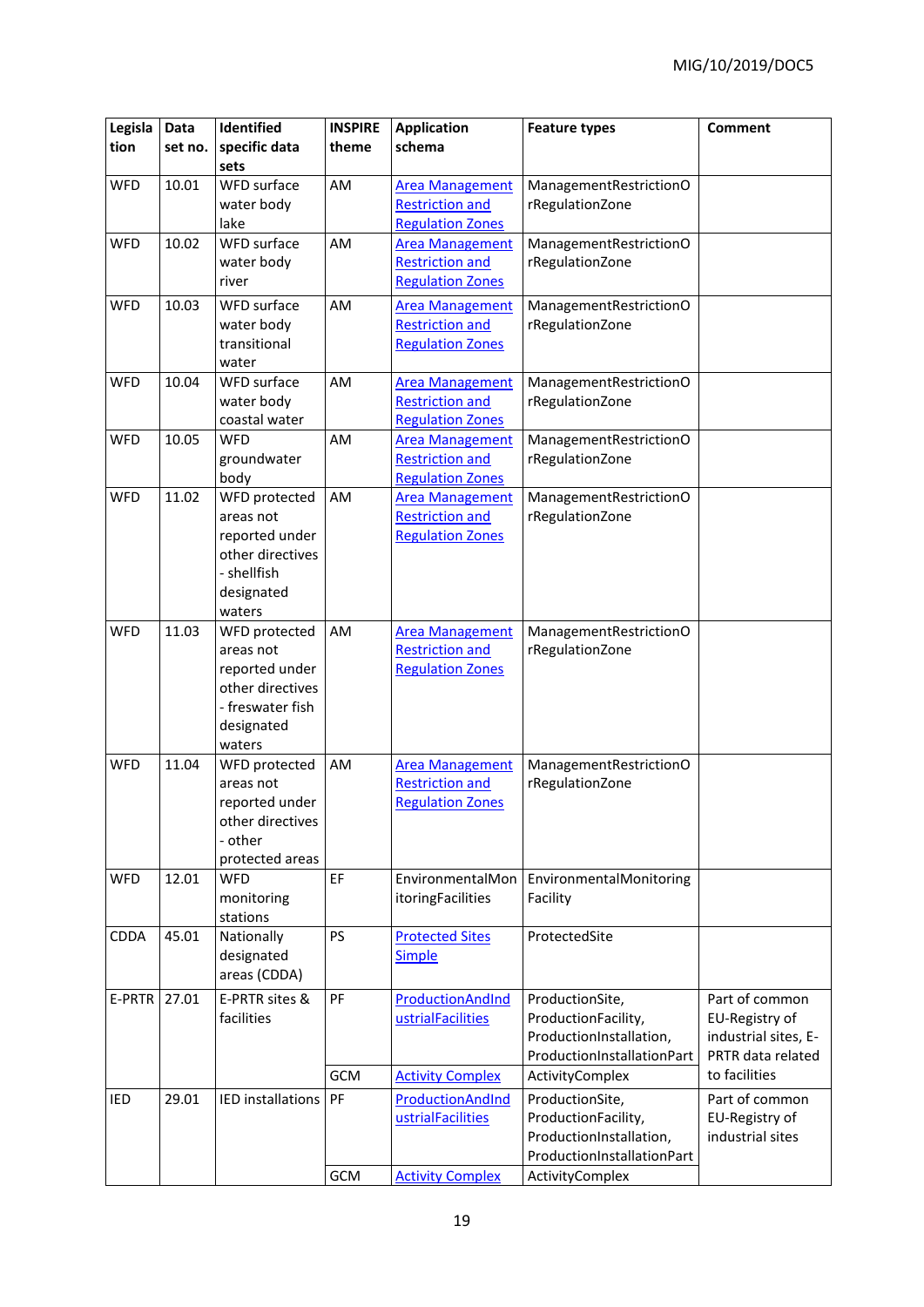| Legisla<br>tion | Data<br>set no. | <b>Identified</b><br>specific data | <b>INSPIRE</b><br>theme | <b>Application</b><br>schema | <b>Feature types</b>       | Comment           |
|-----------------|-----------------|------------------------------------|-------------------------|------------------------------|----------------------------|-------------------|
|                 |                 | sets                               |                         |                              |                            |                   |
| <b>IED</b>      | 30.01           | Combustion                         | PF                      | ProductionAndInd             | ProductionSite,            | Part of common    |
|                 |                 | plants                             |                         | ustrialFacilities            | ProductionFacility,        | EU-Registry of    |
|                 |                 |                                    |                         |                              | ProductionInstallation,    | industrial sites, |
|                 |                 |                                    |                         |                              | ProductionInstallationPart | LCP data related  |
|                 |                 |                                    | <b>GCM</b>              | <b>Activity Complex</b>      | ActivityComplex            | to installation   |
|                 |                 |                                    |                         |                              |                            | part              |
| <b>IAS</b>      | 26.01           | Alien species<br>distribution      | <b>SD</b>               | SpeciesDistribution          | SpeciesDistributionUnit    |                   |

Proposed indicator:

- The proposed indicator could show an overview of mapping between the priority datasets and expected INSPIRE spatial data themes and spatial objects types.
- In addition, the indicator could provide the number or percentage of priority datasets that match the INSPIRE spatial data themes and spatial object types (with regard to all provided priority data sets).
- <span id="page-19-0"></span>- The indicator could be provided per country, legislation or the priority dataset keyword.

### **4. Guidelines and good practice documents**

Guidelines and good practice documents would contribute to a more complete and uniform provision of priority datasets for e-Reporting. Certainly, new issues will appear with more in-depth work on priority datasets. A few issues, currently detected, are presented below.

### <span id="page-19-1"></span>1) Actually reported vs referenced datasets

Focusing now on the actual datasets, an important analysis that could help in prioritising the provision of priority dataset is whether the data is expected to be reported or the entry in the list of priority datasets only refers to another dataset (reported under another obligation or not). A very useful classification of the entries in the list of priority data sets in relation to the reporting data flows is the following:

- Reported data, being roughly 80% of the entries in the list. This could constitute a priority in the target setting.
- Referenced data, where spatial data is reported under other obligations.

This approach would further clarify the content and type of expected data in each priority dataset and it could be used to set priorities for the provision of INSPIRE priority datasets. However, it would also require to additionally categorise the priority datasets for e-Reporting. It is also not always clear in what cases the dataset is a reference to another dataset. A first analysis of the list shows that only around 20% are clearly referenced data (this might also vary from country to country). For example: the priority dataset with location of protected areas (Art 6 and 7 of WFD) refers to Natura 2000 sites (reported under Habitats and Birds Directive), or the pan-European dataset of Biogeographical regions, established under Council Directive 92/43/EEC on the conservation of natural habitats and of wild fauna and flora, that is used (referenced) in provision of several datasets under Habitats and Birds Directives.